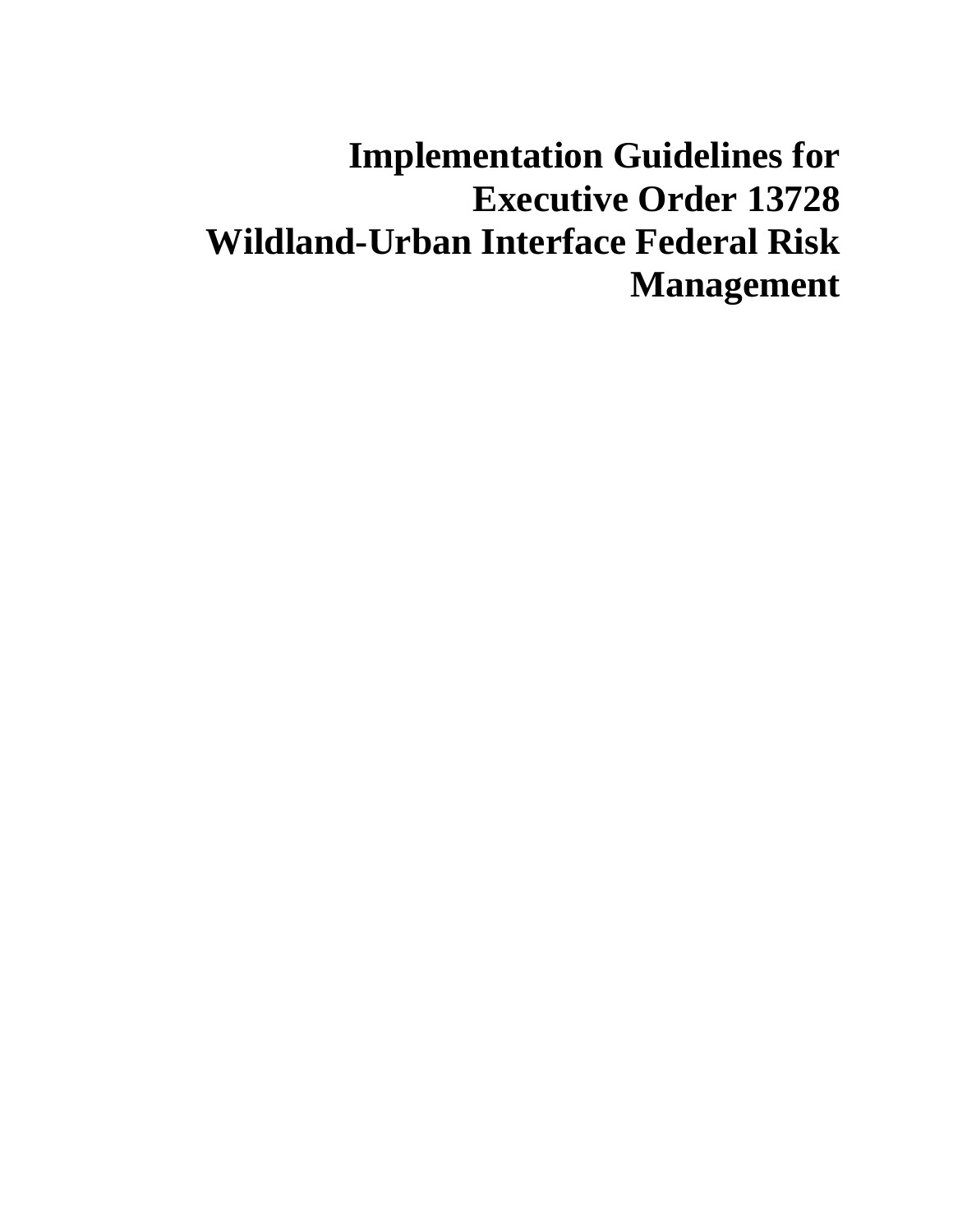## **Table of Contents**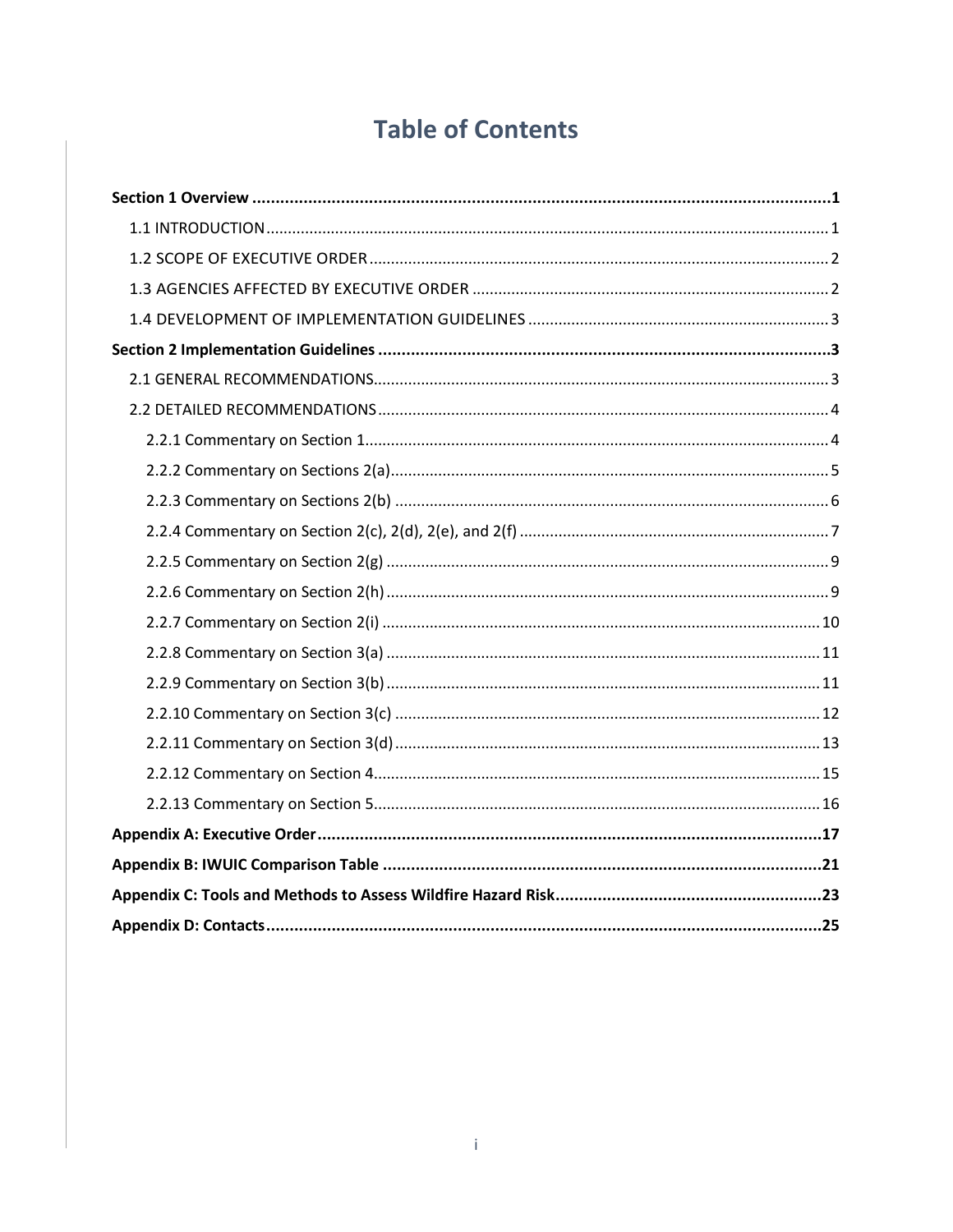## <span id="page-2-1"></span><span id="page-2-0"></span>**1.1 INTRODUCTION**

The Wildland-Urban Interface (WUI) Federal Risk Mitigation Executive Order 13728 (EO) released on May 18, 2016 aims to mitigate wildfire risks to Federal buildings located in the WUI, reduce risks to people, and help minimize property loss to wildfire. In 2015 alone, more than 10 million acres of wildlands burned, requiring the service of more than 27,000 firefighters and resulting in \$2.[1](#page-2-2) billion spent by the U.S. Forest Service<sup>1</sup> (USFS) and the Department of the Interior (DOI) to suppress the fires—a record amount. Over the last decade, the fire season has become 2.5 months longer, and fires covering more than 10,000 acres increased, with the average area burned by wildland fires doubling in the last three decades to an estimated seven million acres per year. As climate change impacts, and in particular, drought conditions, become more common place, the risk due to wildfire is expected to increase.

Over 46 million homes in 70,000 communities are at risk of WUI fires, which have destroyed an average of 3,000 structures annually over the last decade. WUI fires are a rapidly growing<sup>[2](#page-2-3)</sup> threat with an annual loss of over \$14 billion<sup>[3](#page-2-4)</sup>. Within the last 100 years in the U.S., six of the top 10 most damaging single fire events involving structures were WUI fires and the WUI is continuing to grow at approximately 2 million acres per year. According to the USFS, 32% of housing units in the United States and one-tenth of all land with housing are situated in the WUI. Protection of public and private property in the WUI is also the largest cost driver for both Federal and State wildfire suppression operations.

Loss of Federal investments due to wildfires can be reduced if appropriate design and site considerations are employed. These typically add little or no additional cost. Such preparedness is also consistent with agencies' climate change adaptation plans. Through implementation of this EO, the Federal Government is taking proactive steps to enhance the resilience of buildings that are owned by the Federal Government and are located on Federal land from the threats of a wildfire.

The EO states that for new Federal buildings, and alterations to existing Federal buildings greater than 5,000 square feet, within the WUI and at moderate or greater risk to wildfire, Federal agencies should apply the wildfire-resistant design provisions outlined in the most current edition of the [International Wildland-Urban Interface Code](http://codes.iccsafe.org/app/book/content/2015-I-Codes/2015%20IWUIC%20HTML/EFFECTIVE%20USE%20OF%20THE%20INTERNATIONAL%20WILDLAND-URBAN%20INTERFACE%20CODE.html) (IWUIC) promulgated by the International Code Council (ICC), or an equivalent nationally recognized code. The

l

<span id="page-2-2"></span><sup>&</sup>lt;sup>1</sup> National Interagency Fire Center, 2016.<br><sup>2</sup> http://www.fs.fed.us/m/pubs journals/2016/mns 2016 cooke b002.pdf.

<span id="page-2-4"></span><span id="page-2-3"></span><sup>&</sup>lt;sup>3</sup> Hall, J.R. 2009. The Total Cost of Fire in the United States. NFPA. Quincy, MA.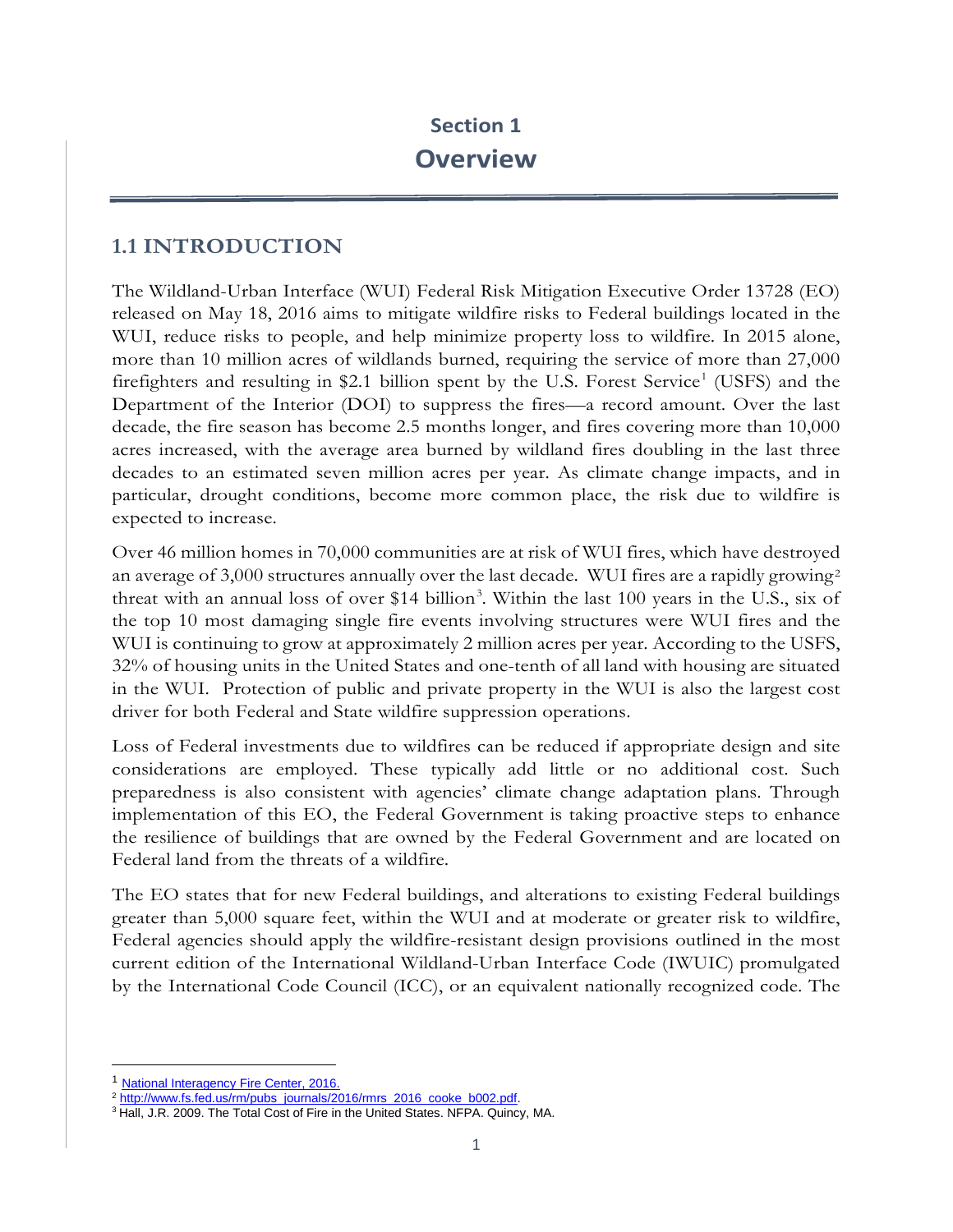EO and this implementation guide are intended to prepare the impacted Federal agencies with guidance to protect their facilities from the risks of wildfires.

## <span id="page-3-0"></span>**1.2 SCOPE OF EXECUTIVE ORDER**

The Wildland-Urban Interface Federal Risk Mitigation EO provides the basis for policy to strengthen the security and resilience of the Nation against wildfire, and to promote public safety, economic strength, and national security. In addition to the increased risk of wildfire due to the changing climate, the wildland-urban interface is growing as the number of houses and communities built in the WUI has steadily increased. The term WUI refers to the line, area, or zone where structures or development meet or intermingle with undeveloped wildland or vegetative fuels<sup>[4](#page-3-2)</sup>. Even without direct contact from a fire, wind-blown embers from wildfires can travel over a mile and ignite building components and debris on and around a structure.

As directed by the EO, these implementation guidelines shall be developed by January 18, 2017 (within 240 days of the date of this order). The implementation guidelines support the Mitigation Framework Leadership Group (MitFLG) goals of providing assistance to the agencies in interpreting the code requirements as outlined in the executive order.

## <span id="page-3-1"></span>**1.3 AGENCIES AFFECTED BY EXECUTIVE ORDER**

The WUI EO applies to all Federal agencies that are responsible for:

- Designing and constructing new Federally-owned buildings greater than 5,000 square feet on Federal land within a WUI area designated as presenting moderate or greater wildfire risk;
- Owning existing Federal buildings greater than 5,000 square feet on Federal land within a WUI area as designated as presenting moderate or greater wildfire risk, including performing activities to alter and/or maintain those buildings;
- Leasing space in newly constructed buildings for the predominant use of the Federal Government, greater than 5,000 rentable square feet within a WUI area designated as greater than moderate wildfire risk; and/or
- Assisting in the financing, through grants or loans, or guaranteeing the financing through loan or mortgage insurance of newly constructed buildings or of alterations to existing buildings greater than 5,000 square feet on land within a WUI area designated as moderate or greater wildfire risk.

l

<span id="page-3-2"></span><sup>4</sup> International Wildland Urban Interface Code, 2015 Edition. International Code Council.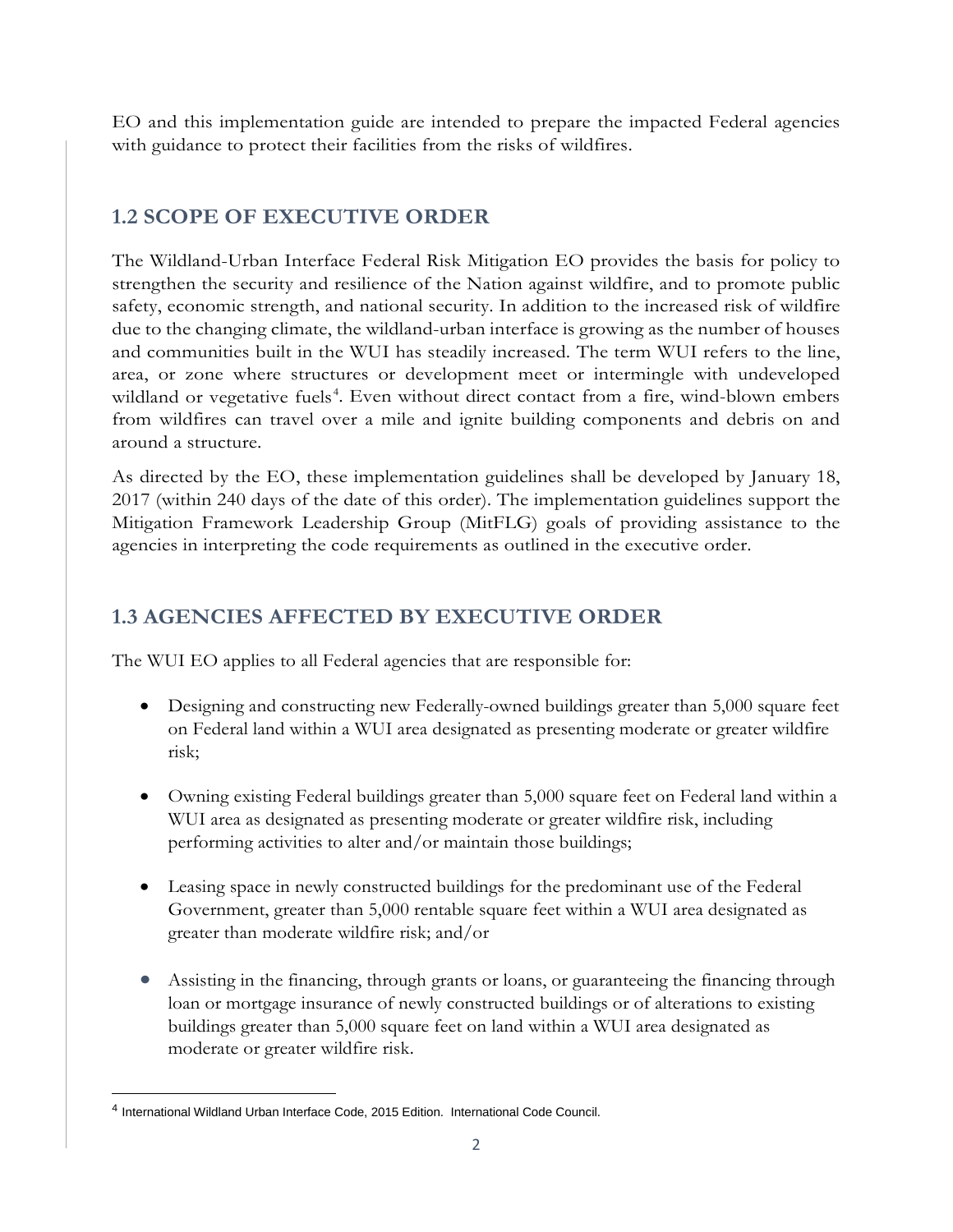## <span id="page-4-0"></span>**1.4 DEVELOPMENT OF IMPLEMENTATION GUIDELINES**

The MitFLG, coordinated by the Federal Emergency Management Agency (FEMA), has been charged with issuing these guidelines for implementing the EO. The Guidelines contained in this document represent recommendations formulated by Federal agencies that have responsibility for wildfire, facility, and real property management policy and procedures.

The Guidelines presented in this document are advisory only. They do not create any right or benefit, substantive or procedural, enforceable at law or in equity by any party against the United States. The use of any mandatory language in these Guidelines is intended only to summarize elements of this EO. The Guidelines provide broad assistance to Federal agencies on implementing the EO, and offer broad common information for use by all Federal agencies, so that each agency can establish its EO implementation policies and procedures that are both consistent with the EO and with statutory agency-specific requirements.

Each affected Federal agency is given the responsibility for developing andimplementing its own WUI-related measures to fulfill the requirements of this EO, commensurate with its specific responsibilities.

## **Section 2 Implementation Guidelines**

## <span id="page-4-2"></span><span id="page-4-1"></span>**2.1 GENERAL RECOMMENDATIONS**

- Implementation policy development should be at the agency level.
- The provisions of the EO apply to new and existing Federally-owned buildings located in a WUI area designated as moderate or greater wildfire risk, as well as buildings leased by Federal agencies located in a WUI area designated as greater than moderate wildfire risk.
- Agencies with unique missions requiring WUI safety measures above those covered directly in the EO should establish and promulgate appropriate implementation and enforcement policies and procedures that include the minimum acceptable standards specified in the EO. Absent such unique agency mission requirements, implementation is to be in compliance with the minimum acceptable standards listed in the EO.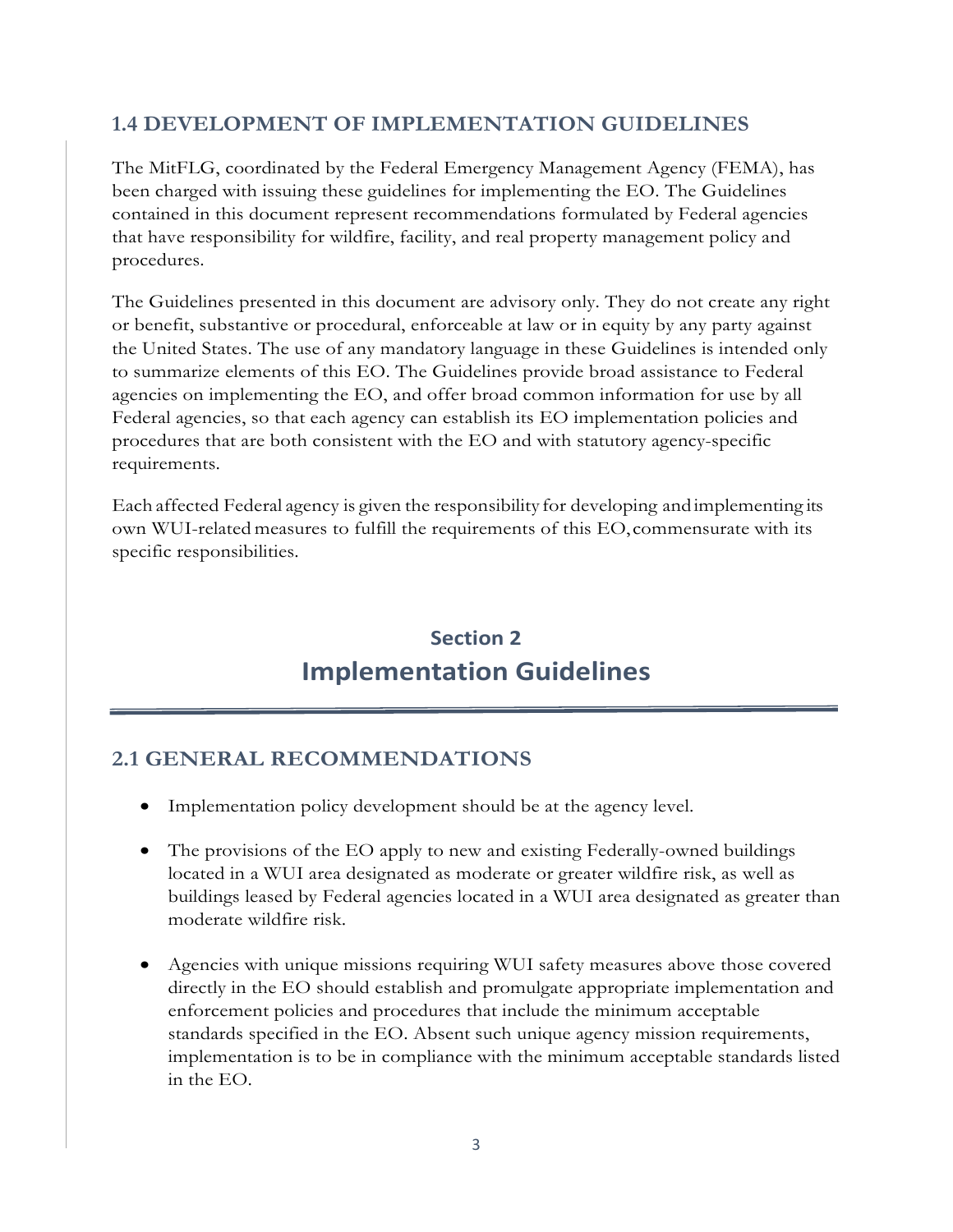- Each agency should develop and implement procedures for reviewing and revising its WUI program periodically, to ensure that the agency is complying with the provisions of this EO.
- Heads of each agency are responsible for reporting once every two years to the Chair of the MitFLG, commencing May 18, 2018 (2 years from the date of the EO).

## <span id="page-5-0"></span>**2.2 DETAILED RECOMMENDATIONS**

The following pages provide section-by-section explanation and interpretation of the EO. The EO language is provided in shaded text boxes, followed by commentary, all of which is advisory in nature.

#### **EO 13728** *Section 1*

*By the authority vested in me as President by the Constitution and the laws of the United States of America, and to improve the Nation's resilience to wildfire, I hereby direct the following:*

*Section 1. Policy. It is the policy of the United States to strengthen the security and resilience of the Nation against the impacts of wildfire. The annual estimates on structure loss due to wildfire have increased dramatically over the past six decades as a result of multi-year drought conditions in combination with accumulated fuel loads, growing populations residing in the wildland-urban interface, and associated increases in the exposure of built environments. As such, we must continue to ensure our Nation is resilient to wildfire in order to promote public safety, economic strength, and national security.*

*The Federal Government must continue to take proactive steps to enhance the resilience of buildings that are owned by the Federal Government and are located on Federal land. Each executive department and agency (agency) responsible for implementing this order shall seek to enhance the resilience of its buildings when making investment decisions to ensure continued performance of essential functions and to reduce risks to its buildings' occupants in the event of a wildfire.*

#### <span id="page-5-1"></span>**2.2.1 Commentary on Section 1**

The Federal Government has the responsibility to protect the safety of its workers and the public in or near its buildings and the capital investments that utilize federal funds. Specifically, with respect to this EO, adequate protection from wildfires must be provided. The EO supports enhanced resilience in emergencies by providing buildings, both new and existing, with levels of protection that meet the level of safety provided by existing codes, helping to ensure that buildings can continue to perform their essential functions after a wildfire event.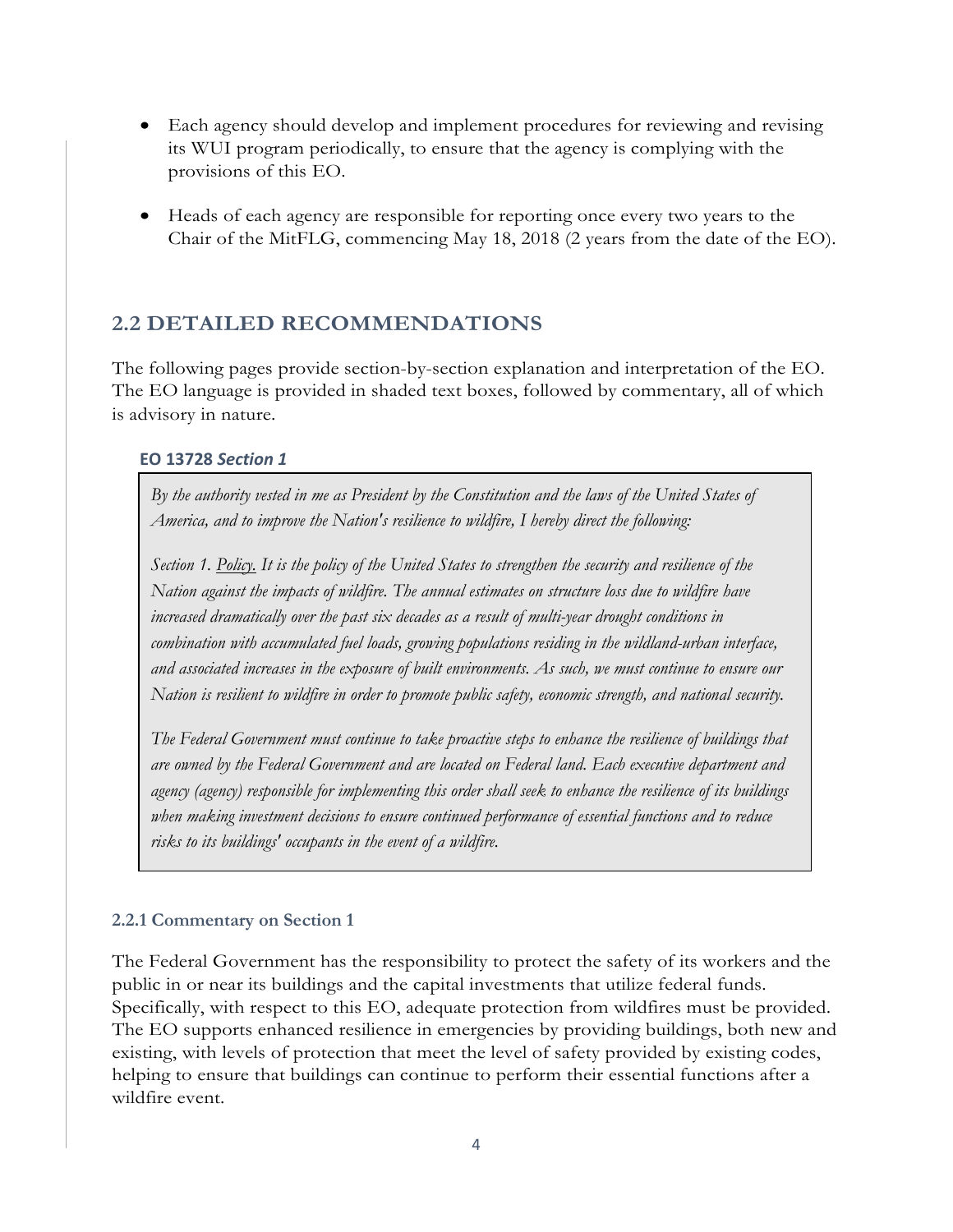#### **EO 13728** *Section 2(a)*

Section 2*. Codes and Concurrent Requirements. (a) Commencing within 90 days of the completion of the implementing guidelines as described in section 3(b)(i) of this order, each agency shall ensure that every new Federal building above 5,000 gross square feet on Federal land within the wildland-urban interface at moderate or greater wildfire risk for which the agency has not completed design is in compliance with the 2015 edition of the International Wildland-Urban Interface Code (IWUIC) promulgated by the International Code Council (ICC), or an equivalent code, consistent with the provisions of and to the extent required by 40 U.S.C. 3312. When the ICC releases a new version of the IWUIC, a determination shall be made whether the new version is a nationally recognized code for the purposes of 40 U.S.C. 3312(b), as expeditiously as practicable, but not later than 2 years after the release of the new version. If a determination is made that a new version is a nationally recognized code, agencies shall ensure that any Federal building covered by this section for which the agency has not completed design is in compliance with that new version, or an equivalent code, consistent with the provisions of and to the extent required by 40 U.S.C. 3312.*

#### <span id="page-6-0"></span>**2.2.2 Commentary on Sections 2(a)**

Section 2 of the EO provides requirements to ensure wildfire resilience in the design and construction of new buildings that are Federally-owned or regulated, existing Federally-owned buildings that are altered, new buildings that are leased for Federal occupancy. The EO also strongly encourages agencies that assist in financing, through Federal grants or loans, or guaranteeing of financing, to ensure consideration of wildfire resilience in the design and construction of certain new buildings or alterations to certain existing buildings.

This EO stipulates that each agency shall determine if an updated edition of the IWUIC is a nationally recognized code within two years of its release by the ICC and subsequently adopt it for design and construction of any building that the agency has not yet programmed for construction (i.e., entered the program development phase where the following occurs: Finalize & Prioritize Requirements, Acquisition Planning, Validate cost estimates and availability of funding, and Establish program management baseline). Section 2h details minimum criteria for what may be an equivalent nationally recognized code to the IWUIC. Currently, other than the 2015 edition of the IWUIC, there is no other nationally recognized code that protects buildings from loss from wildfire. However, there are other methods for assessing wildfire risk (see Section 2h). Any department or agency who has questions on making the determination if an updated edition of the IWUIC is a nationally recognized code may contact the MitFLG (see Appendix D for contact information).

Detailed discussion on the definition of a building and associated terms is provided in Section 4.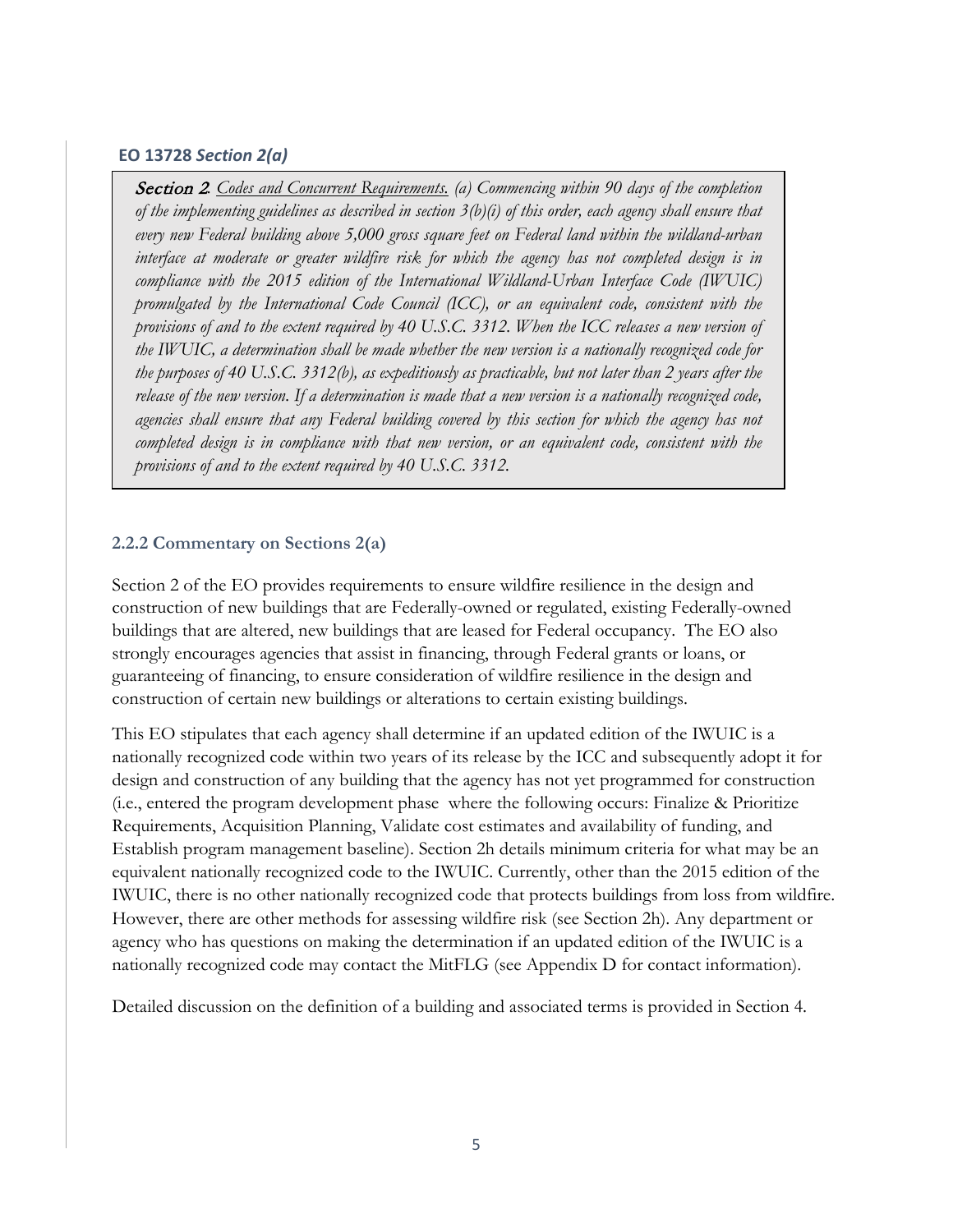#### **EO 13728** *Section 2(b)*

Section 2b*. Commencing within 90 days of the completion of the implementing guidelines as described in section 3(b)(i) of this order, each agency responsible for the alteration of an existing Federal building above 5,000 gross square feet on Federal land within the wildland-urban interface at moderate or greater wildfire risk for which the agency has not completed design shall ensure that the alteration is effectuated in compliance with the IWUIC, or an equivalent code, consistent with the provisions of and to the extent required by 40 U.S.C. 3312. When the ICC releases a new version of the IWUIC, a determination shall be made whether the new version is a nationally recognized code for the purposes of 40 U.S.C. 3312(b), as expeditiously as practicable, but not later than 2 years after the release of the new version. If a determination is made that a new version is a nationally recognized code, agencies shall ensure that any Federal building covered by this section for which the agency has not completed design is in compliance with that new version, or an equivalent code, consistent with the provisions of and to the extent required by 40 U.S.C. 3312.*

#### <span id="page-7-0"></span>**2.2.3 Commentary on Sections 2(b)**

Commencing 90 days following completion of this implementing guideline, each agency shall ensure that any alteration of an existing Federal Building (where the building is above 5,000 gross square feet and is located on Federal land) comply with the following: If the Federal Building is within a WUI designated as presenting moderate or greater wildfire risk, prior to the completion of design, the alteration shall be in compliance with the 2015 edition of the IWUIC or an equivalent nationally recognized code.

Alterations to an existing building fall within the scope of IWUIC, Chapter 1 Scope and General Requirements, Section 101.5 Additions or alterations. According to this section of IWUIC, additions or alterations are permitted to be made to any building or structure without requiring the existing building or structure to comply with all the requirements of the IWUIC, provided the addition or alteration conforms to that required for a new building or structure. Exceptions are 1) when provisions of the IWUIC that specifically apply to existing conditions are retroactive, and 2) when additions or alterations will cause the existing building or structure to become unsafe.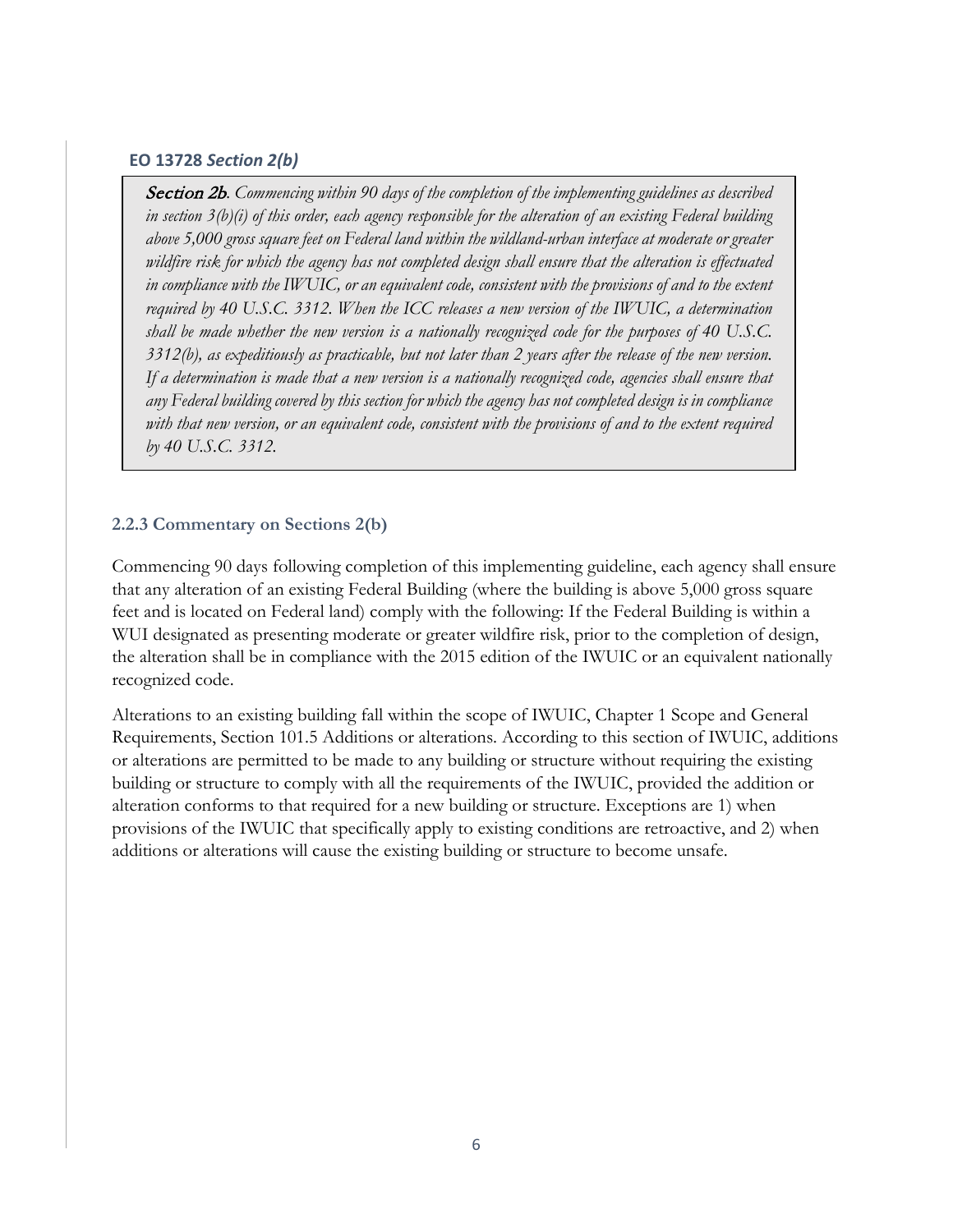#### **EO 13728** *Sections 2(c), 2(d), 2(e), and 2(f)*

Section 2*.* (*c) Each agency that owns an existing Federal building above 5,000 gross square feet on Federal land within the wildland-urban interface at moderate or greater wildfire risk is strongly encouraged to ensure that such existing buildings are in compliance with the IWUIC, or an equivalent code.*

*(d) The heads of agencies whose activities are covered by sections 2(a) and 2(b) of this order shall complete a wildfire risk assessment of their existing Federal buildings above 5,000 gross square feet within the wildland-urban interface and are strongly encouraged to consider creating and maintaining a defensible space in compliance with the IWUIC, or an equivalent code, for each of those buildings they determine to be at highest risk.*

*(e) Each agency that leases space in a building to be constructed for the predominant use of an agency above 5,000 rentable square feet in the wildland-urban interface in an area of greater than moderate wildfire risk is strongly encouraged to ensure that the building is designed and constructed in accord with the IWUIC, or an equivalent code.*

*(f) Each agency assisting in the financing, through Federal grants or loans, or guaranteeing the financing, through loan or mortgage insurance premiums, of a newly constructed building or of an alteration of an existing building above 5,000 gross square feet within the wildland-urban interface at moderate or greater wildfire risk shall consider updating its procedures for providing the assistance to be consistent with sections 2(a) and 2(b) of this order, to ensure appropriate consideration of wildfire-resistant design and construction.*

#### <span id="page-8-0"></span>**2.2.4 Commentary on Section 2(c), 2(d), 2(e), and 2(f)**

Section 2c of the EO provides guidance for all agencies that own:

- existing Federal buildings greater than 5,000 gross square feet,
- located within the WUI, and
- on a site designated as having a fire hazard severity of moderate or greater wildfire risk.

Agencies are strongly encouraged to ensure these buildings meet the requirements in the IWUIC, or an equivalent nationally recognized code.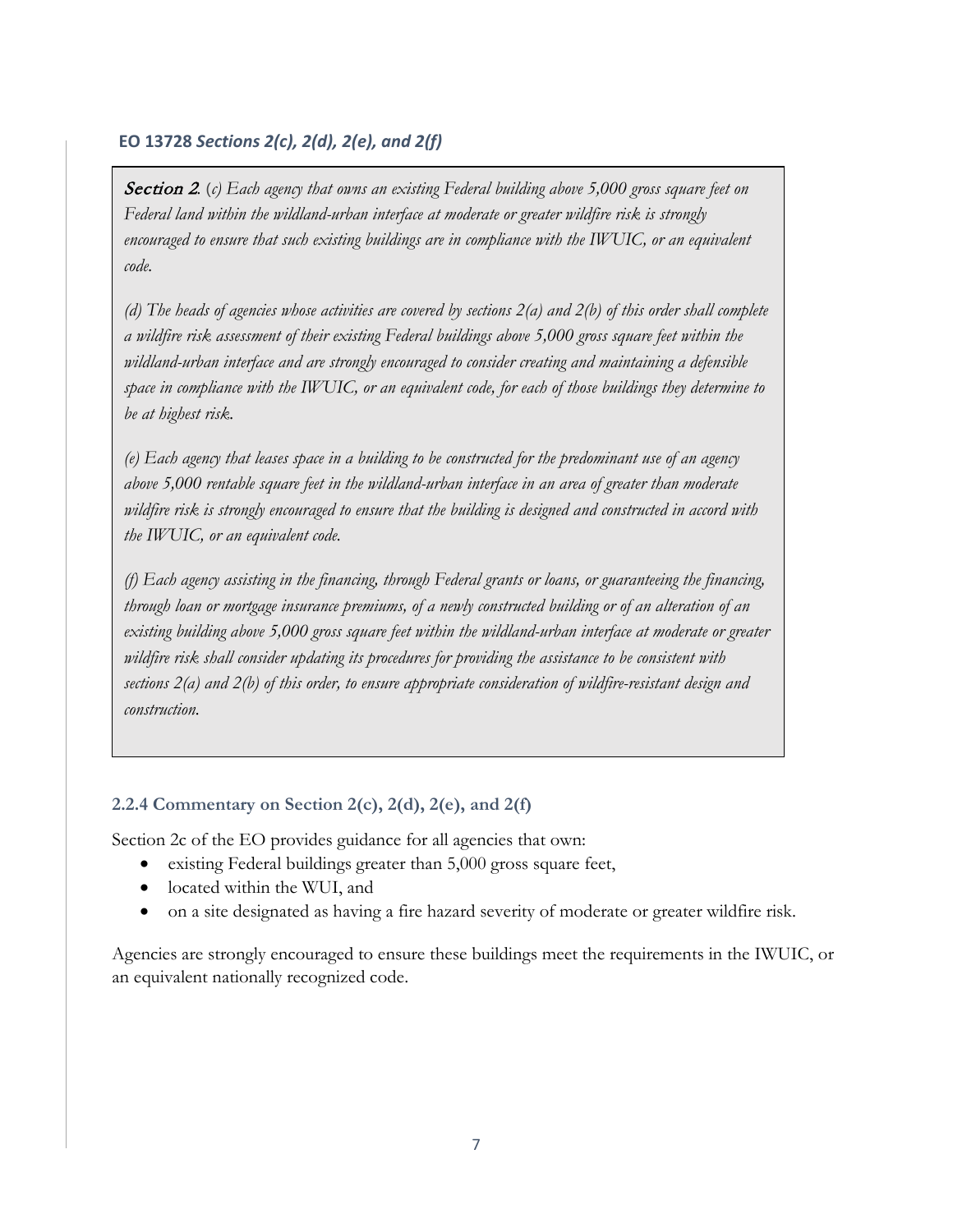Section 2d of the EO requires the heads of Federal agencies whose design and construction activities are covered by Sections 2(a) and 2(b) of the EO, to complete a wildfire risk assessment of all existing Federal buildings (see Appendix C for additional information):

- greater than 5,000 gross square feet, and
- located within a wildland-urban interface area.

In addition, heads of Federal agencies are **strongly encouraged** to evaluate wildland fire ignition hazards surrounding each respective building based on wildfire risk exposures and to create and maintain a defensible space in accordance with the requirements in the IWUIC, or an equivalent nationally recognized code.

A defensible space is considered the cleared or modified area surrounding a building where combustible materials and vegetation have been removed or modified to mitigate the risk to life and property from wildland fire exposures, exposures from adjacent buildings, and to reduce the potential for a building fire to spread to nearby wildland fuels. Special attention should be taken to remove or reduce any combustible materials (e.g., plants, outdoor furnishings, litter, dead vegetation, construction materials, non-residential structures) to slow the rate and intensity of an advancing wildfire, which in turn could ignite a building on the property.

Additional information for determining the required distance for a defensible space from the perimeter or projection of a building located in a wildland-urban interface area can be found in the IWUIC.

Section 2e provides guidance when any agency is planning to lease space, that:

- is greater than 5,000 rentable square feet,
- is to be new construction,
- is predominantly occupied by Federal agencies,
- is located in the WUI, and
- is on a site designated as having a fire hazard severity of *greater than moderate* wildfire risk.

The EO **encourages** the agency to ensure that the building is in compliance with the requirements in the IWUIC, or an equivalent nationally recognized code.

Section 2f of the EO provides guidance for agencies providing financing, through Federal grants or loans, loan or mortgage insurance premiums, of newly constructed buildings or alterations to:

- buildings above 5,000 square feet,
- in a WUI area, and
- at moderate or greater wildfire risk.

These agencies shall consider updating their procedures for providing assistance congruent with Sections 2a and 2b of this EO.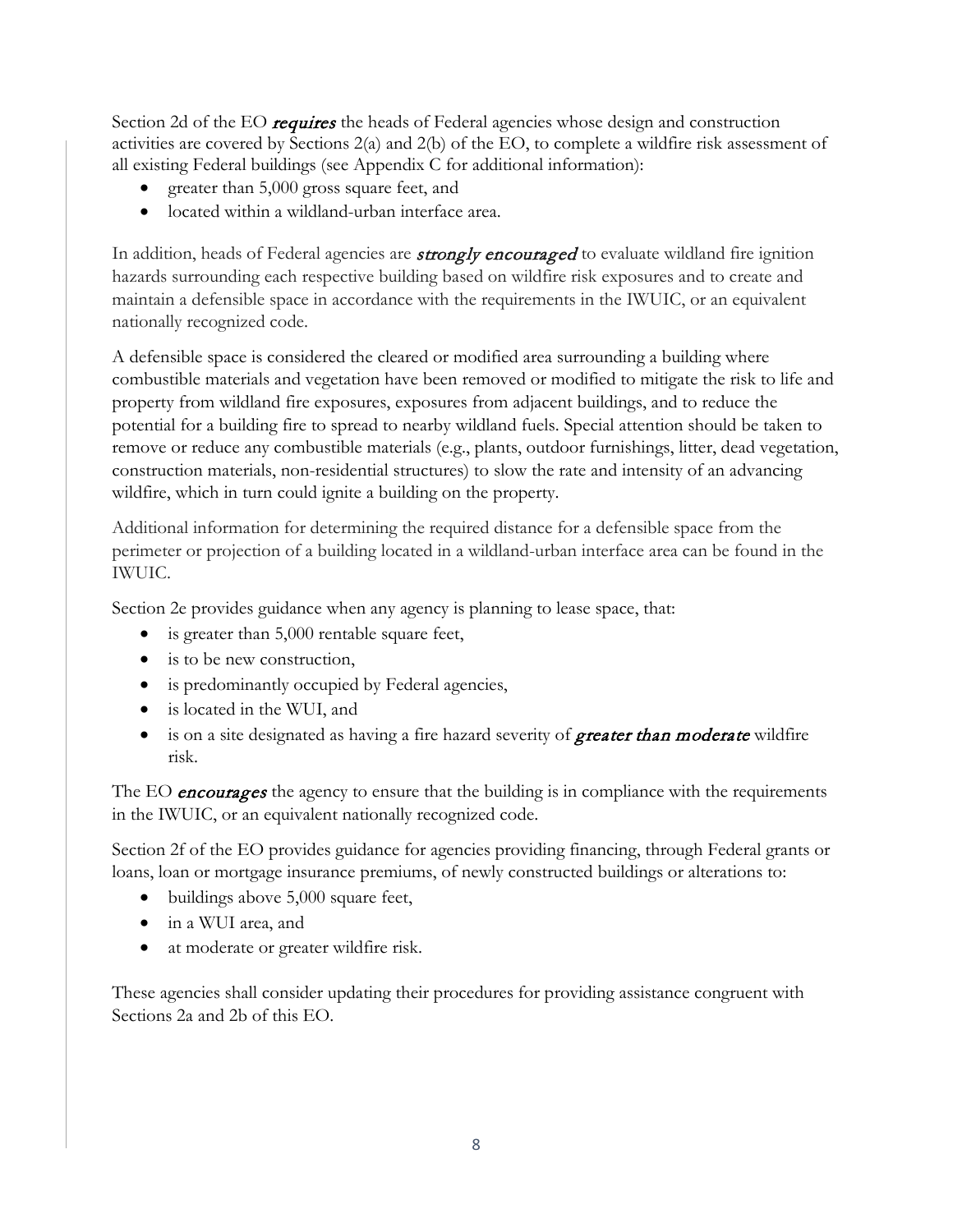#### **EO 13728** *Section 2(g)*

Section 2*. (g) To the extent permitted by law, the heads of all agencies may:*

*(i) require higher performance levels than exist in the codes described in section 2(a) of this order;*

*(ii) apply the requirements within section 2(a) of this order to new buildings less than 5,000 gross square feet on Federal land within the wildland-urban interface at moderate or greater wildfire risk; and*

*(iii) apply the requirements within section 2(b) of this order to existing buildings less than 5,000 gross square feet on Federal land within the wildland-urban interface at moderate or greater wildfire risk.*

#### <span id="page-10-0"></span>**2.2.5 Commentary on Section 2(g)**

The EO allows the agencies to provide more stringent requirements for their Federally owned or leased structures than those outlined in EO. The heads of agencies may choose to apply the requirements of the EO to new or existing structures less than 5,000 square feet.

#### **EO 13728** *Section 2(h)*

Section 2h*. When calculating whether a building is at moderate or greater wildfire risk, agencies should act in accordance with the methods described in the 2015 edition of the IWUIC, or any subsequent version that is determined to be a nationally recognized code for the purposes of 40 U.S.C. 3312(b), or an equivalent code, or in accordance with an equivalent method.*

#### <span id="page-10-1"></span>**2.2.6 Commentary on Section 2(h)**

Wildfire risk can be estimated using a range of existing assessment tools. These include, but are not limited to, a Wildfire Hazard Potential Map developed by the U.S. Forest Service, a Fire Hazard Severity Form provided by IWUIC, and various assessment tools within the WUI Toolkit assembled by the U.S. Fire Administration. The [WUI Toolkit](https://www.usfa.fema.gov/wui_toolkit/)<sup>[5](#page-10-2)</sup> provides a compilation of recognized assessment tools available to the public. Additional information on tools to estimate wildfire risk can be found in Appendix C.

<span id="page-10-2"></span>l <sup>5</sup> [https://www.usfa.fema.gov/wui\\_toolkit/](https://www.usfa.fema.gov/wui_toolkit/)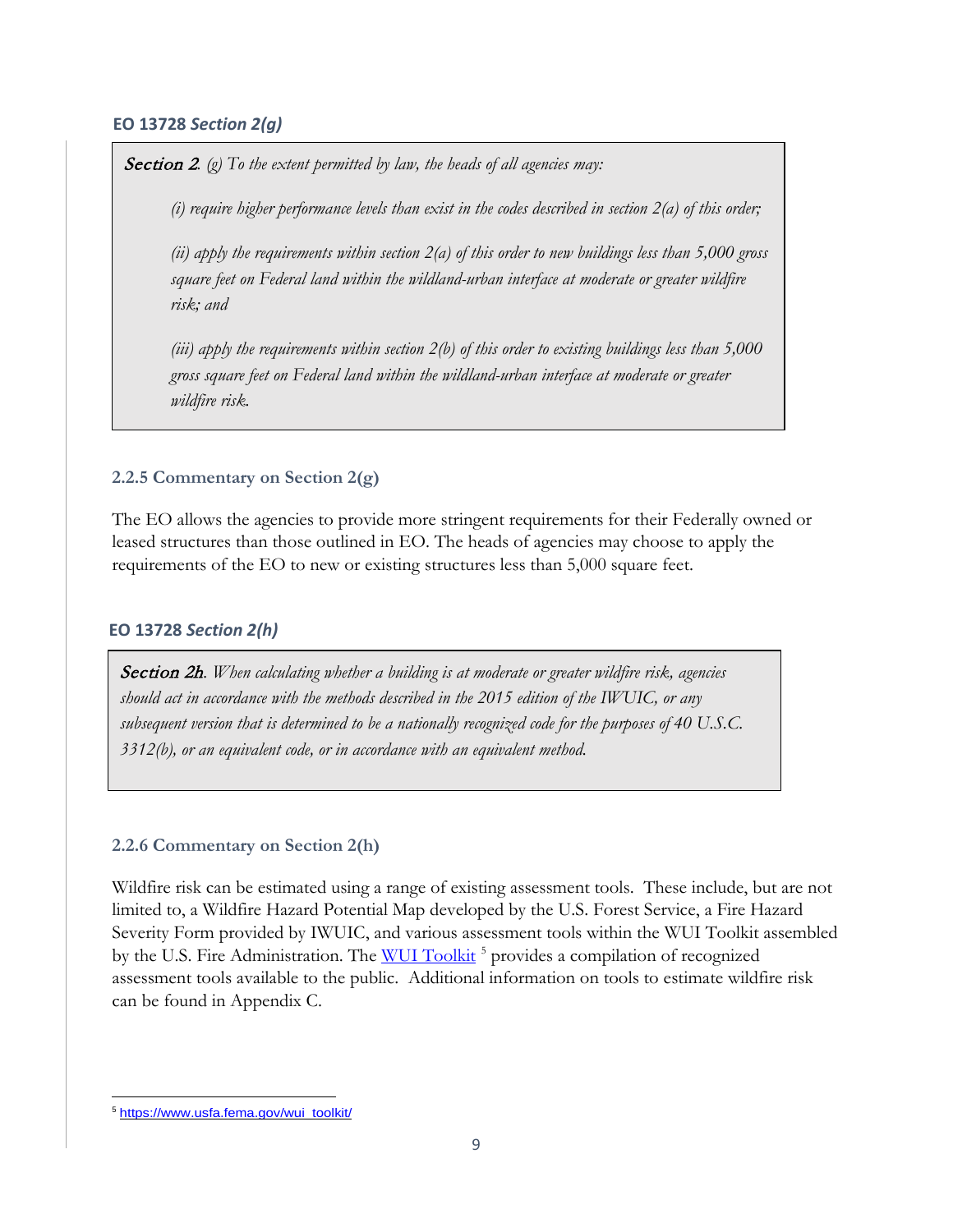IWUIC Chapter 5, Special Building Construction Regulations, establishes minimum standards to locate, design and construct buildings and structures based on the various levels of hazards. Chapter 6, Fire Protection Requirements, establishes the minimum requirements to mitigate the risk of wildfire.

Whether a building is at moderate or greater wildfire risk can also be assessed using equivalent methods or nationally recognized codes. Equivalent tools to assess wildfire risk must, at a minimum, incorporate 1) vegetative fuel type and loading, 2) frequency of critical fire weather, 3) defensible space, 4) terrain, 5) existing building construction materials, and 6) availability of water supply.

An equivalent nationally recognized code for determining wildfire risk or providing structural resilience to a wildfire, should address the following criteria and, at a minimum:

- Be consensus based,
- Be open to stakeholders for comment and development,
- Provide a transparent process for development and appeals,
- Calculate the wildfire risk,
- Provide minimum requirements for emergency vehicle access, water supply, and ignition resistant construction & materials,
- Address topics such as, but not limited to, fire-resistance rated construction, automatic sprinkler protection, and
- Include defensible space.

#### **EO 13728** *Section 2(i)*

Section 2i*. Each building constructed or altered in accordance with section 2(a) or (b) of this order shall comply with the IWUIC, or an equivalent code, only to the maximum extent feasible as determined by the head of an agency*.

#### <span id="page-11-0"></span>**2.2.7 Commentary on Section 2(i)**

The head of the Federal agency determines the degree of compliance that represents the "maximum extent feasible" for their organization. As an agency considers resource availability, budget priorities, and other extenuating circumstances that might result in less than full compliance with this executive order, the impact of not complying fully also needs to be considered. Complete adherence to the IWUIC or an equivalent nationally recognized code will increase the resilience of structures in the WUI. For a WUI fire, increased resilience translates into reducing the initial fire losses as well as minimizing recovery time and costs to return to pre-fire levels of service.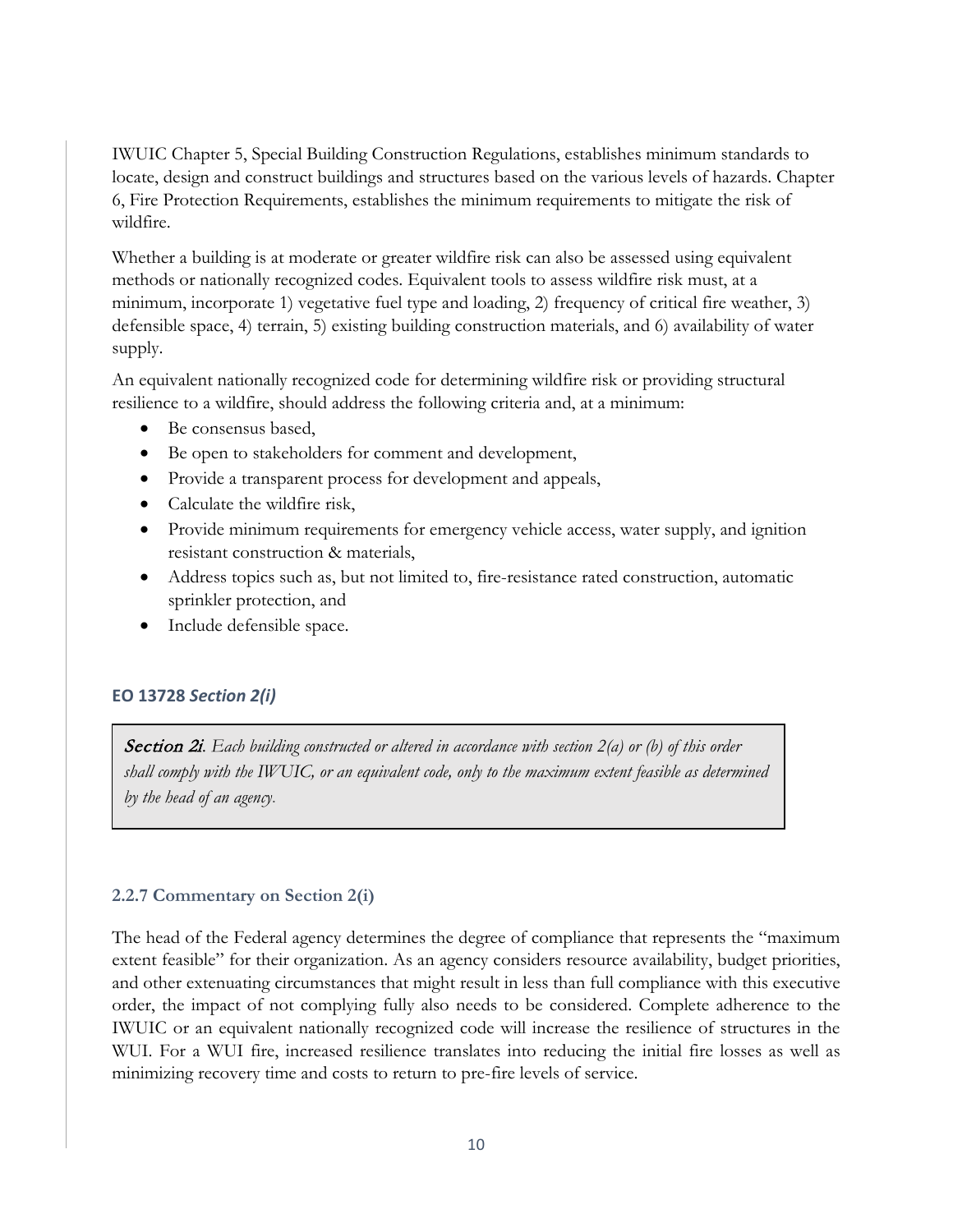#### **EO 13728** *Section 3(a)*

#### Section 3*. Agencies Responsibilities.*

*(a) The heads of all agencies that own Federal buildings above 5,000 gross square feet on Federal land within the wildland-urban interface at moderate or greater wildfire risk shall determine the appropriate process within their respective agencies to ensure compliance with this order.*

#### <span id="page-12-0"></span>**2.2.8 Commentary on Section 3(a)**

This section of the EO directs agencies that own buildings, greater than 5,000 gross square feet within the WUI at moderate or greater wildfire risk, to develop processes to ensure their agencies are in compliance with the requirements of this order; and also to ensure, at a minimum, compliance with the IWUIC. Additional methods can be found in Appendix C.

#### **EO 13728** *Section 3(b)*

#### Section 3b.

(*b) The Mitigation Framework Leadership Group (MitFLG) shall:*

*(i) create implementing guidelines to advise and assist agency compliance with the code requirements within 240 days of the date of this order;*

*(ii) provide assistance to the agencies in interpreting the implementing guidelines*

#### <span id="page-12-1"></span>**2.2.9 Commentary on Section 3(b)**

Section 3b of the EO details the responsibility of the MitFLG in regards to these guidelines and the EO. The MitFLG, through these guidelines, will provide assistance and guidance for implementing this EO. Agency heads should identify the process to receive assistance and implement the guidelines.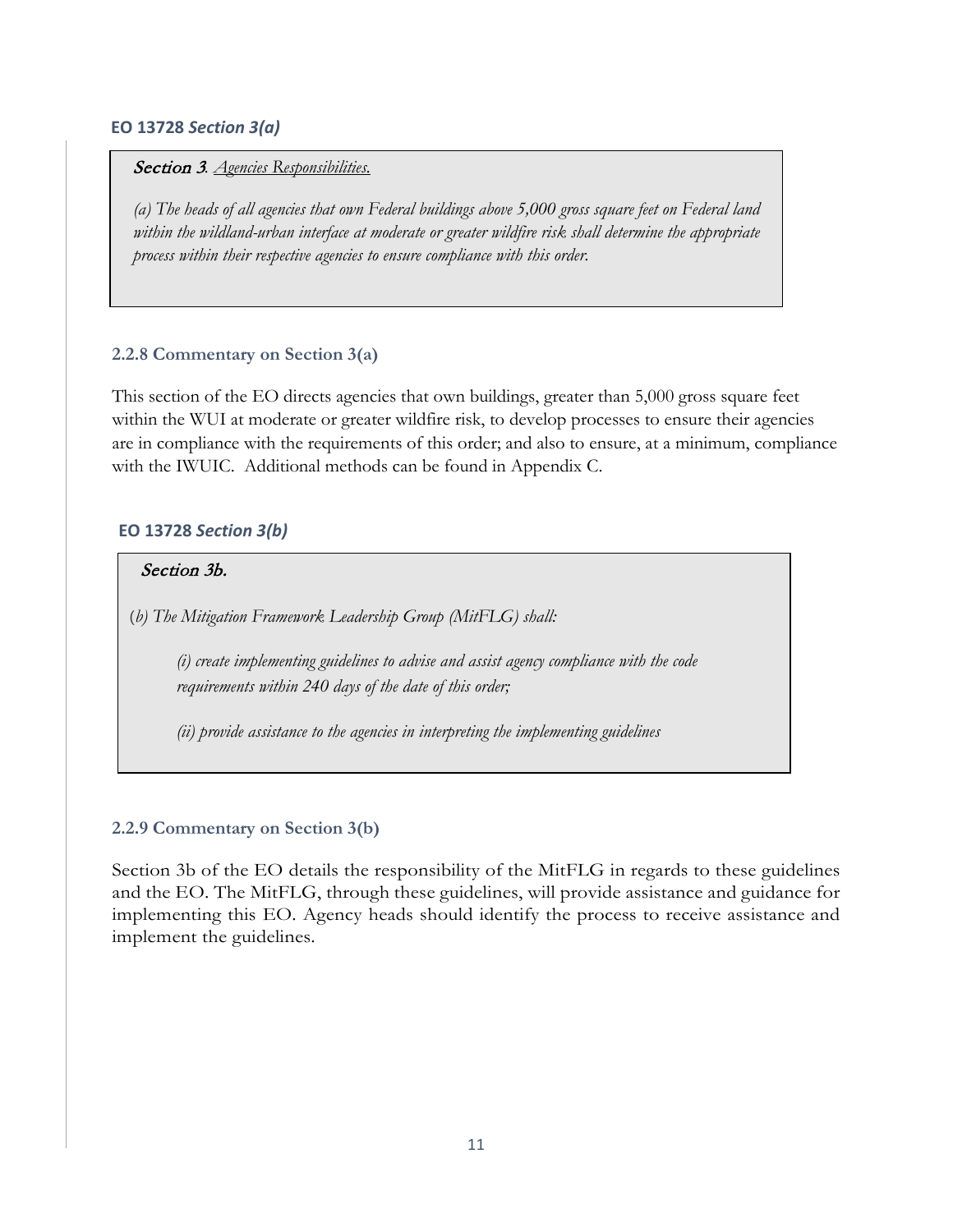#### **EO 13728** *Section 3(c)*

#### Section 3c*.*

*(c) When determining whether buildings are located within the wildland-urban interface, agencies shall use the U.S. Department of Agriculture Forest Service's, "The 2010 Wildland-Urban Interface of the Conterminous United States," or an equivalent tool. The Secretary of Agriculture shall provide assistance to the agencies in determining whether buildings are located within the wildland-urban interface.*

#### <span id="page-13-0"></span>**2.2.10 Commentary on Section 3(c)**

Section 3c of the EO details how the WUI is determined for this EO. When determining whether buildings are located within the WUI, agencies shall use the U.S. Department of Agriculture (USDA) USFS', *The 2010 Wildland-Urban Interface of the Conterminous United States*, or an equivalent tool. *The 2010 Wildland-Urban Interface of the Conterminous United States* report provides a spatially-detailed assessment of the WUI across the conterminous United States, to inform both national and local land management agencies about the WUI and associated issues. Note that similar data, which is needed for Alaska based on the significant wildfire risk that exists there, is currently under development by the State. All maps, graphics, and statistics are available for public use, as is the associated 2015 data, and may be used within a geospatial information system (GIS) for WUI mapping and analysis at national, state, and local levels. The report, data, and contacts for assistance are available at [www.nrs.fs.fed.us/pubs/48642.](http://www.nrs.fs.fed.us/pubs/48642.)



Figure 1. The 2010 Wildland-Urban Interface of the Conterminous United States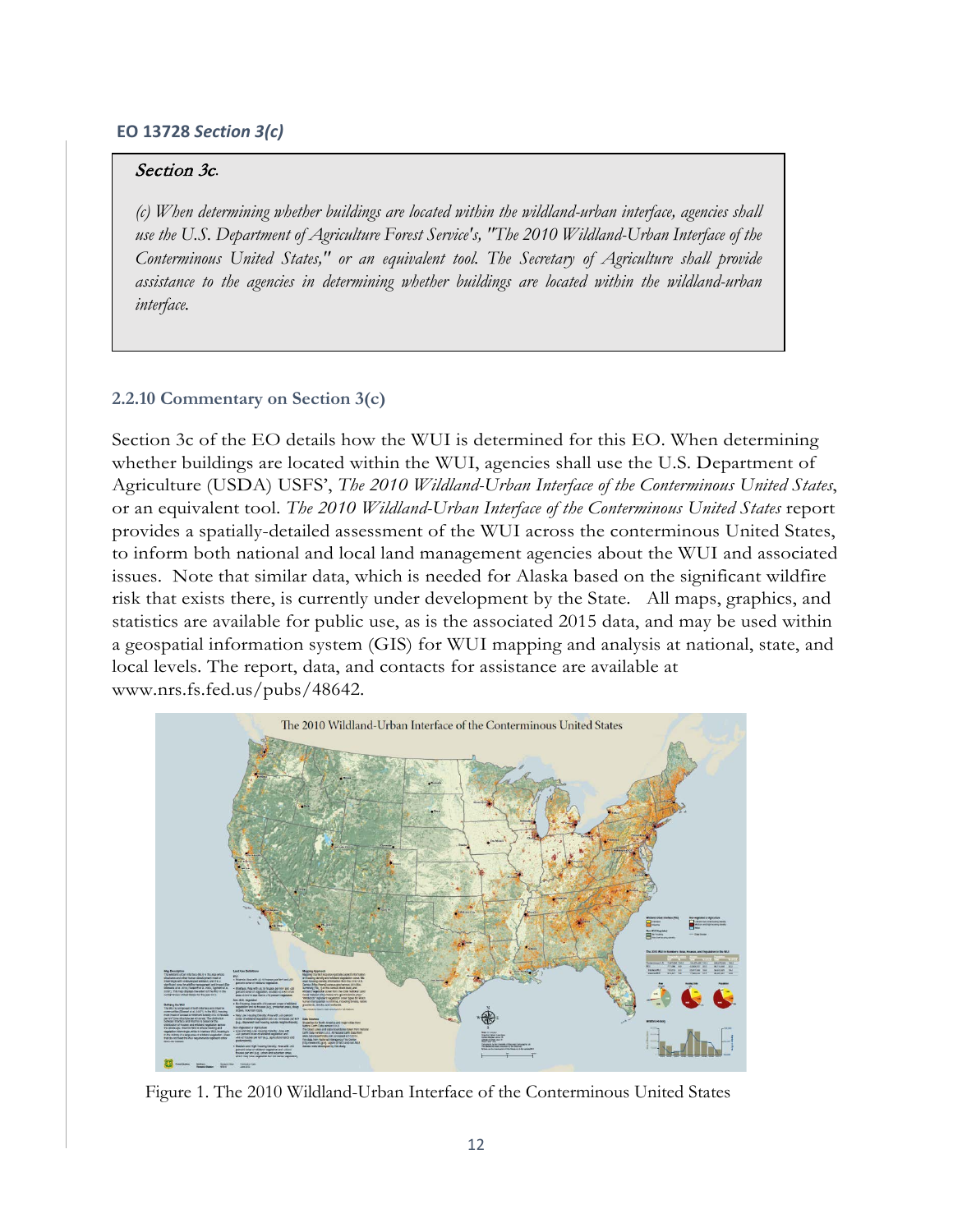#### **EO 13728** *Section 3(d)*

#### Section 3d*.*

(*d) The heads of agencies whose activities are covered by sections 2(a) and 2(b) of this order shall submit a report once every 2 years to the Chair of the MitFLG on their progress in implementing the order, commencing 2 years from the date of this order.*

#### <span id="page-14-0"></span>**2.2.11 Commentary on Section 3(d)**

Section 3(d) of the EO directs all agencies with activities covered by sections 2(a) and 2(b) of the EO to submit biennial reports covering their progress in implementing the order, commencing two years after it was issued. The first biennial report must be submitted no later than May 18, 2018, to the Chair of the MitFLG. This report may follow a format determined by the agency.

The report should include the following information, at a minimum, from each agency that is in any way covered by sections  $2(a)$  and  $2(b)$  of the  $EO^6$  $EO^6$ :

- For agencies engaged in the design and construction of new buildings above 5,000 gross square feet on Federal land within the WUI: Each agency should describe its efforts over the previous two years to develop, adopt, and implement policies that require the use of the 2015 edition of the IWUIC, or an equivalent nationally recognized code (see Section 2h);
- For agencies engaged in performing alterations in existing, owned buildings that are above 5,000 gross square feet on Federal land within the WUI at moderate or greater risk to wildfire: Each agency should describe its efforts over the previous two years to develop, adopt, and implement policies that require the use of the 2015 edition of the IWUIC, or an equivalent nationally recognized code;
- For agencies that lease space in a building to be constructed for the predominant use of an agency above 5,000 rentable square feet in the WUI in an areas of greater than moderate wildfire risk: Each agency should provide a brief summary of any new buildings that were designed and constructed in accordance with the IWUIC, or equivalent code; and
- For agencies that assist in the financing, through Federal grants or loans, or guaranteeing of financing, though loan or mortgage insurance premiums, of a newly constructed building or of an alteration of an existing building above 5,000 gross square feet within the WUI: Each agency should describe changes to procedures for providing assistance to be consistent with sections 2(a) and 2(b) of the EO, to ensure appropriate consideration of wildfire-resistant design and construction.

In addition to the above information, the report should include:

<span id="page-14-1"></span>l  $^6$  Agencies that are covered by sections other than 2(a) and 2(b) are not required to submit an annual report.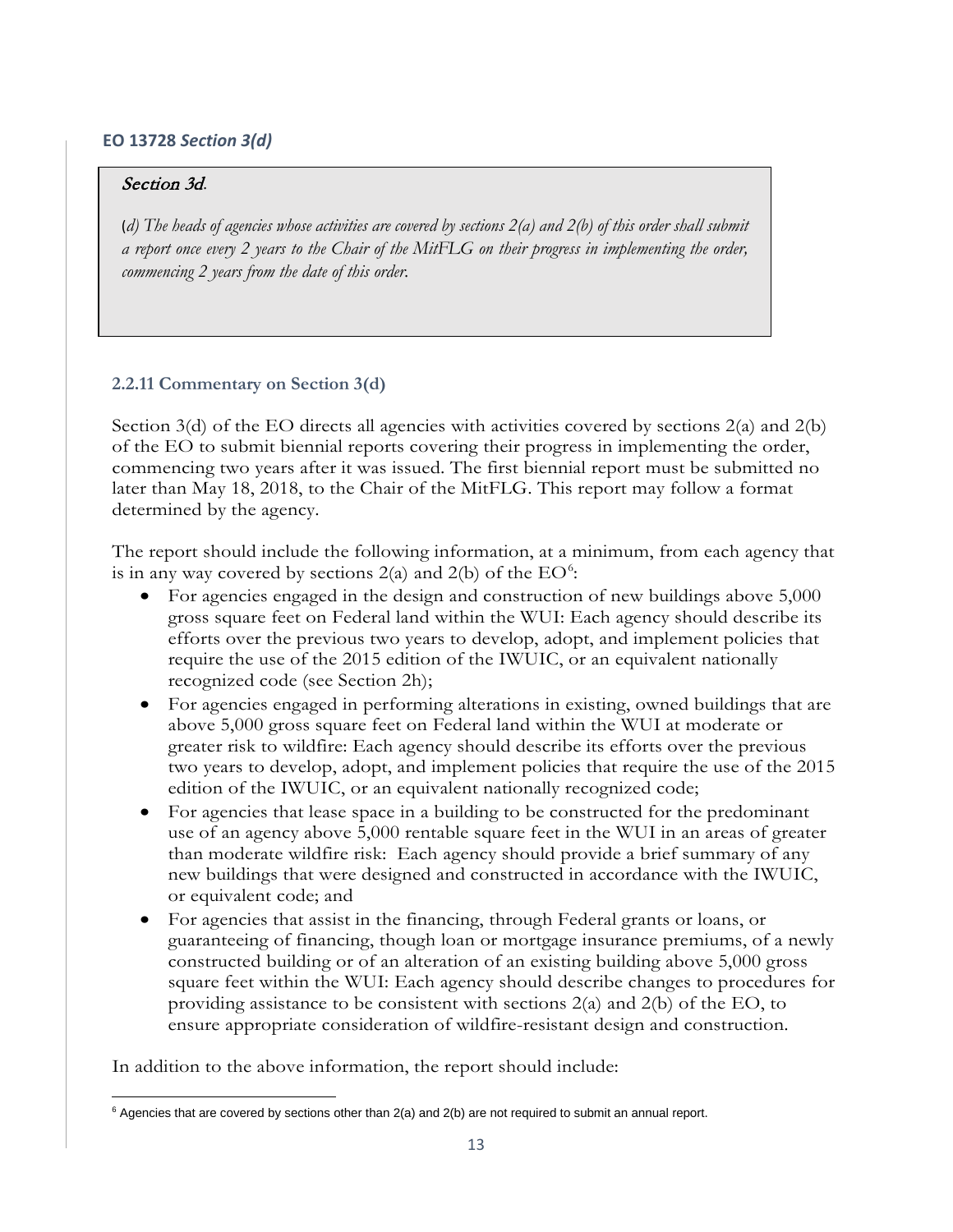- Date of submission,
- Agency Name, and
- Time Period covered by report.

For new Federally-owned buildings that fall within the parameters of 2(a) of the EO, the report should include:

- Number and location of new buildings constructed (completed) that fall within the parameters of  $2(a)$  of the EO during the two-year reporting time period<sup>[7](#page-15-0)</sup>
- Listing of the nationally recognized code, or equivalent nationally recognized code (see Section 2h), used in the design of the Federally-owned building located within the WUI, including the edition of each code listed
- Number of buildings constructed (completed) during the two-year period that exceed minimum requirements of the IWUIC (or an equivalent nationally recognized code)
- Brief description of agency procedures for establishing and applying building performance objectives that meet or exceed minimum requirements of the IWUIC (or an equivalent nationally recognized code)
- Wildfire risk assessment results
- Agency justification in the case(s) where agencies did not apply the IWUIC, or an equivalent nationally recognized code, as per section 2(a) of the EO

For alterations to existing buildings that fall within the parameters of 2(b) of the EO, the report should include:

- Number and location of existing Federal buildings that fall within the parameters of 2(b) of the EO during the two-year reporting time period
- Listing of the nationally recognized codes used in the alteration of the Federallyowned building located within the WUI, including the edition of each code listed
- Number of buildings altered during the two-year period that exceed minimum requirements of the IWUIC (or an equivalent nationally recognized code)
- Brief description of agency procedures for establishing and applying building performance objectives that meet or exceed minimum requirements of the IWUIC (or an equivalent nationally recognized code)
- Wildfire risk assessment results
- Agency justification in the case(s) where agencies did not apply the IWUIC, or an equivalent nationally recognized code, as per section 2(b) of the EO

<span id="page-15-0"></span> $\overline{\phantom{a}}$  $7$  Agencies with facilities whose locations are protected for national security reasons need not provide the locations of those facilities.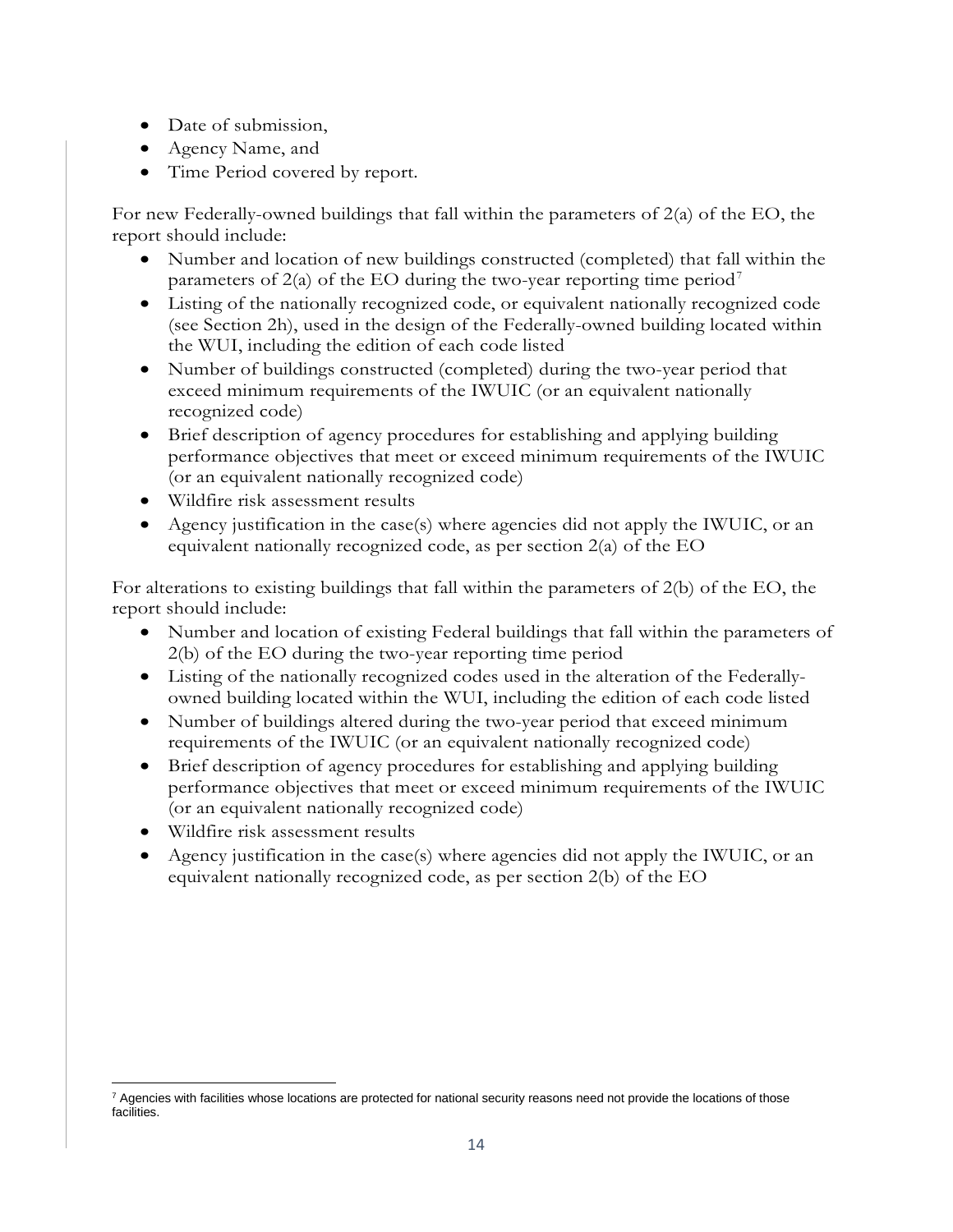#### **EO 13728** *Section 4*

Section 4. *Definition. As used in this order, "building" means a constructed asset that is enclosed with walls and a roof that provides space for agencies to perform activities or store materials as well as provides spaces for people to live or work.*

#### <span id="page-16-0"></span>**2.2.12 Commentary on Section 4**

The definition of a building is provided in the IWUIC as *any structure used or intended for supporting or sheltering any use or occupancy*, however, for the purpose of this EO, a building is defined as a "*constructed asset that is enclosed with walls and a roof that provides space for agencies to perform activities or store materials as well as provides spaces for people to live or work*".

Additional terms that may be applicable are provided below. The family of international codes that includes the IWUIC contains definitions for various terms. The definitions below are applicable for this guidance and EO.

**Addition:** Per the 2015 IBC, Chapter 2, an addition is an extension or increase in floor area, number of stories, or height of a building or structure.

**Alteration:** Per the 2015 IBC, Chapter 2, an alteration is any construction or renovation to an existing structure other than a repair or addition.

**Defensible Space:** Per the 2015 IWUIC, Chapter 2, an area, either natural or man-made, where material capable of allowing a fire to spread unchecked has been treated, cleared or modified to slow the rate and intensity of an advancing wildfire and to create an area for fire suppression operations to occur.

**Dwelling:** Per the 2015 IWUIC, Chapter 2, a dwelling is a building that contains one or two dwelling units used, intended or designed to be used, rented, leased, let or hired out to be occupied for living purposes.

**Existing Structure:** Per the 2015 IBC, Chapter 2, a structure erected prior to the date of adoption of the appropriate code, or one for which a legal building permit has been issued.

**Temporary Structures:** Per the 2015 IBC, 3103.1. Temporary Structures are structures erected for a period of less than 180 days. Tents and other membrane structures erected for a period of less than 180 days shall comply with the International Fire Code.

**Wildland Urban Interface Area:** Per the 2015 IWUIC, Chapter 2, the geographical area where structures and other human development meets or intermingles with wildland or vegetative fuels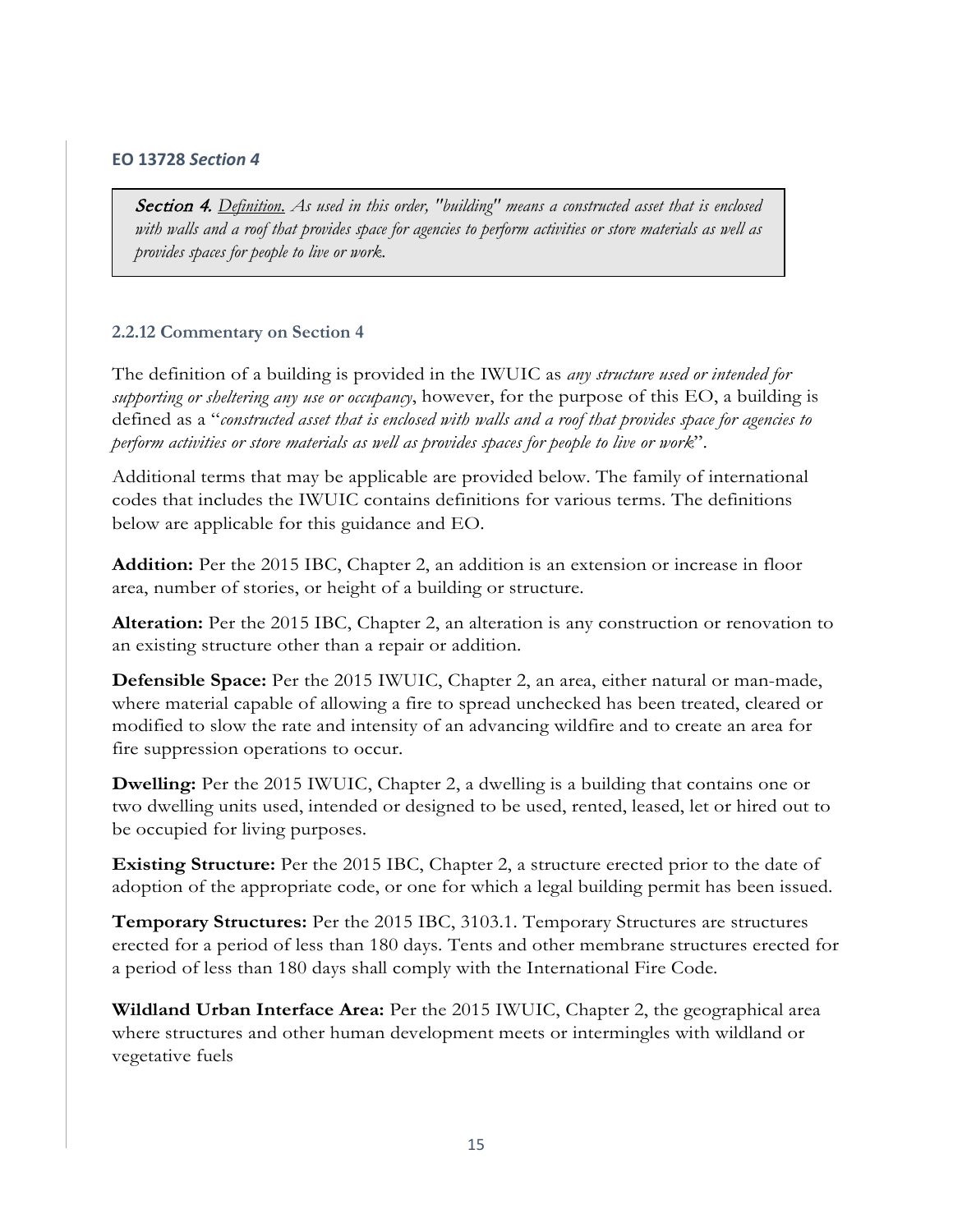#### **EO 13728** *Section 5*

#### Section 5*. General Provisions.*

*(a) Nothing in this order shall be construed to impair or otherwise affect:*

*(i) the authority granted by law to an executive department, agency, or the head thereof; or*

*(ii) the functions of the Director of the Office of Management and Budget relating to budgetary, administrative, or legislative proposals.*

*(b) This order shall be implemented consistent with applicable law, including the National Historic Preservation Act of 1966, and subject to the availability of appropriations.*

*(c) This order applies only to buildings within the United States and its territories and possessions.*

*(d) This order is not intended to, and does not, create any right or benefit, substantive or procedural, enforceable at law or in equity by any party against the United States, its departments, agencies, or entities, its officers, employees, or agents, or any other person.*

#### <span id="page-17-0"></span>**2.2.13 Commentary on Section 5**

Section 5 provides several general provisions clarifying the scope of the EO. Section 5(a) stipulates that the EO does not impair or conflict with other authorities granted by law to Federal agencies or to the Director of the Office of Management and Budget (OMB). Section 5(b) makes clear that the order shall be implemented consistent with applicable law and subject to availability of appropriations. Section 5(c) stipulates that the EO applies to buildings in the United States and its territories only. Section 5(d) explains that the EO does not create any legal right or action against the Federal Government, its subdivisions, officers, employees, agents, or against any other person.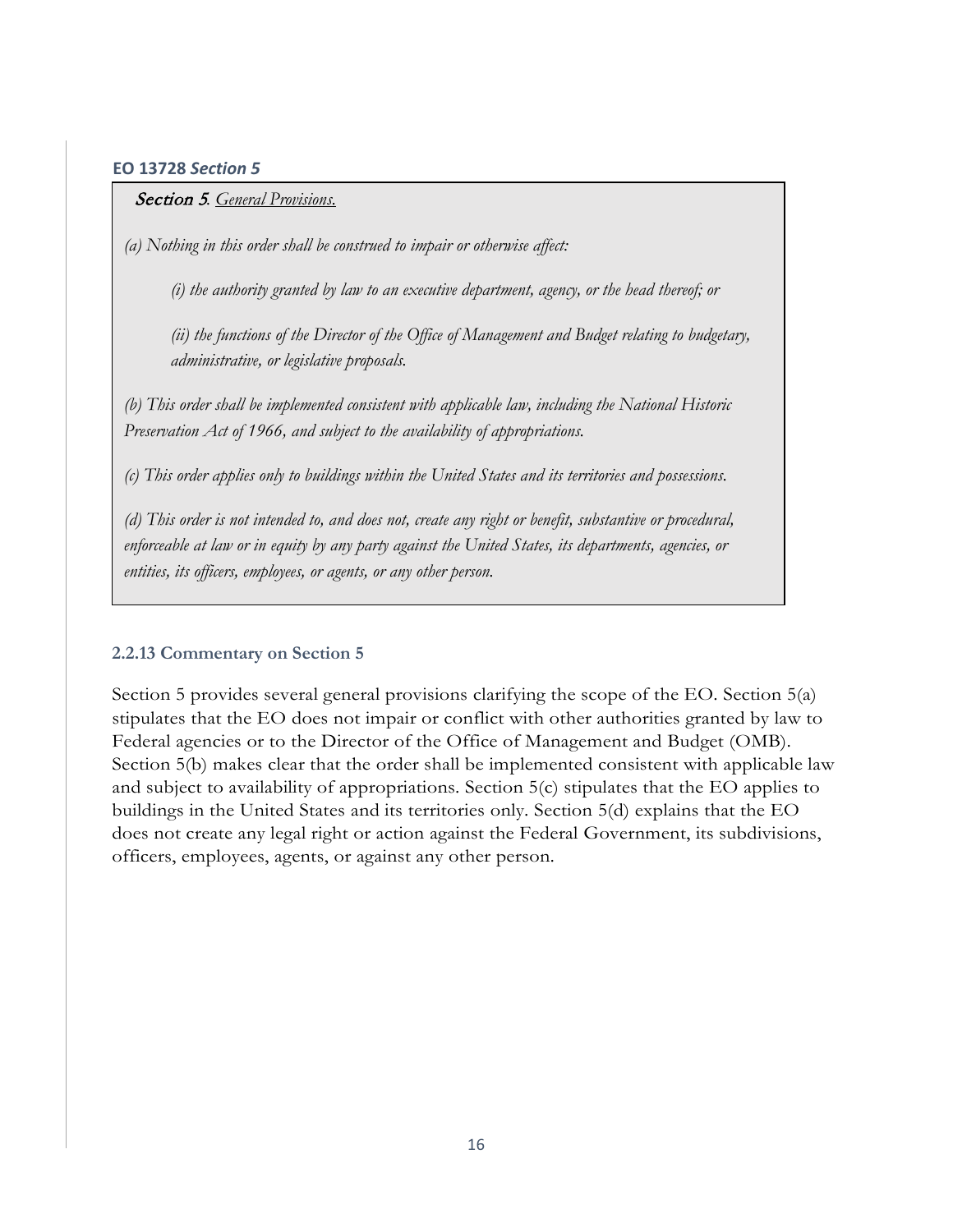## **Appendix A: Executive Order**

## <span id="page-18-0"></span>*Administration of Barack Obama, 2016*

## **Executive Order 13728—Wildland-Urban Interface Federal Risk Mitigation**

#### *May 18, 2016*

By the authority vested in me as President by the Constitution and the laws of the United States of America, and to improve the Nation's resilience to wildfire, I hereby direct the following:

*Section 1*. *Policy*. It is the policy of the United States to strengthen the security and resilience of the Nation against the impacts of wildfire. The annual estimates on structure loss due to wildfire have increased dramatically over the past six decades as a result of multi-year drought conditions in combination with accumulated fuel loads, growing populations residing in the wildland-urban interface, and associated increases in the exposure of built environments. As such, we must continue to ensure our Nation is resilient to wildfire in order to promote public safety, economic strength, and national security.

The Federal Government must continue to take proactive steps to enhance the resilience of buildings that are owned by the Federal Government and are located on Federal land. Each executive department and agency (agency) responsible for implementing this order shall seek to enhance the resilience of its buildings when making investment decisions to ensure continued performance of essential functions and to reduce risks to its buildings' occupants in the event of a wildfire.

*Sec. 2*. *Codes and Concurrent Requirements*. (a) Commencing within 90 days of the completion of the implementing guidelines as described in section 3(b)(i) of this order, each agency shall ensure that every new Federal building above 5,000 gross square feet on Federal land within the wildland-urban interface at moderate or greater wildfire risk for which the agency has not completed design is in compliance with the 2015 edition of the International Wildland-Urban Interface Code (IWUIC) promulgated by the International Code Council (ICC), or an equivalent code, consistent with the provisions of and to the extent required by 40 U.S.C. 3312. When the ICC releases a new version of the IWUIC, a determination shall be made whether the new version is a nationally recognized code for the purposes of 40 U.S.C. 3312(b), as expeditiously as practicable, but not later than 2 years after the release of the new version. If a determination is made that a new version is a nationally recognized code, agencies shall ensure that any Federal building covered by this section for which the agency has not completed design is in compliance with that new version, or an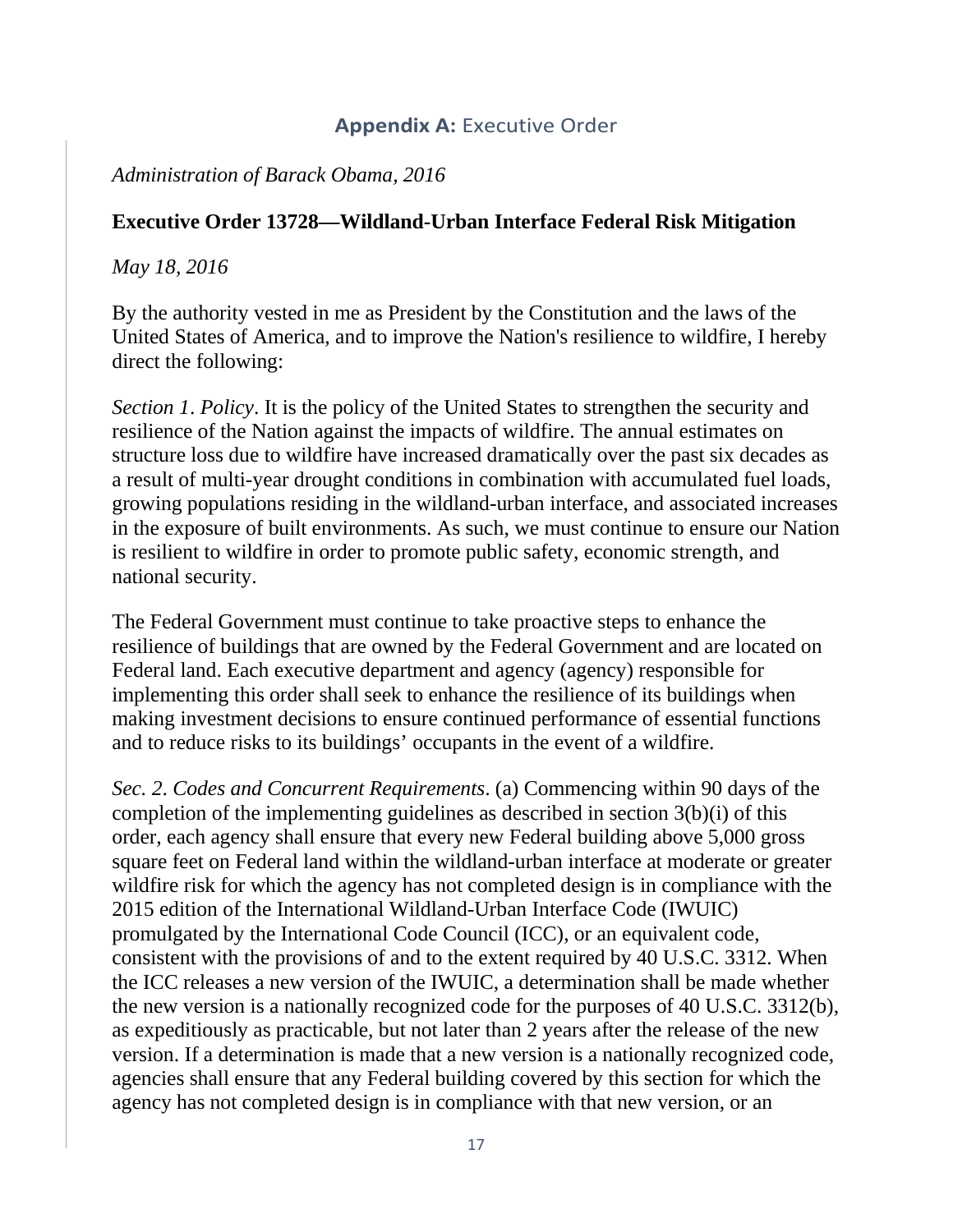equivalent code, consistent with the provisions of and to the extent required by 40 U.S.C. 3312.

(b) Commencing within 90 days of the completion of the implementing guidelines as described in section 3(b)(i) of this order, each agency responsible for the alteration of an existing Federal building above 5,000 gross square feet on Federal land within the wildland-urban interface at moderate or greater wildfire risk for which the agency has not completed design shall ensure that the alteration is effectuated in compliance with the IWUIC, or an equivalent code, consistent with the provisions of and to the extent required by 40 U.S.C. 3312. When the ICC releases a new version of the IWUIC, a determination shall be made whether the new version is a nationally recognized code for the purposes of 40 U.S.C. 3312(b), as expeditiously as practicable, but not later than 2 years after the release of the new version. If a determination is made that a new version is a nationally recognized code, agencies shall ensure that any Federal building covered by this section for which the agency has not completed design is in compliance with that new version, or an equivalent code, consistent with the provisions of and to the extent required by 40 U.S.C. 3312.

(c) Each agency that owns an existing Federal building above 5,000 gross square feet on Federal land within the wildland-urban interface at moderate or greater wildfire risk is strongly encouraged to ensure that such existing buildings are in compliance with the IWUIC, or an equivalent code.

(d) The heads of agencies whose activities are covered by sections 2(a) and 2(b) of this order shall complete a wildfire risk assessment of their existing Federal buildings above 5,000 gross square feet within the wildland-urban interface and are strongly encouraged to consider creating and maintaining a defensible space in compliance with the IWUIC, or an equivalent code, for each of those buildings they determine to be at highest risk.

(e) Each agency that leases space in a building to be constructed for the predominant use of an agency above 5,000 rentable square feet in the wildland-urban interface in an area of greater than moderate wildfire risk is strongly encouraged to ensure that the building is designed and constructed in accord with the IWUIC, or an equivalent code.

(f) Each agency assisting in the financing, through Federal grants or loans, or guaranteeing the financing, through loan or mortgage insurance premiums, of a newly constructed building or of an alteration of an existing building above 5,000 gross square feet within the wildland-urban interface at moderate or greater wildfire risk shall consider updating its procedures for providing the assistance to be consistent with sections 2(a) and 2(b) of this order, to ensure appropriate consideration of wildfire-resistant design and construction.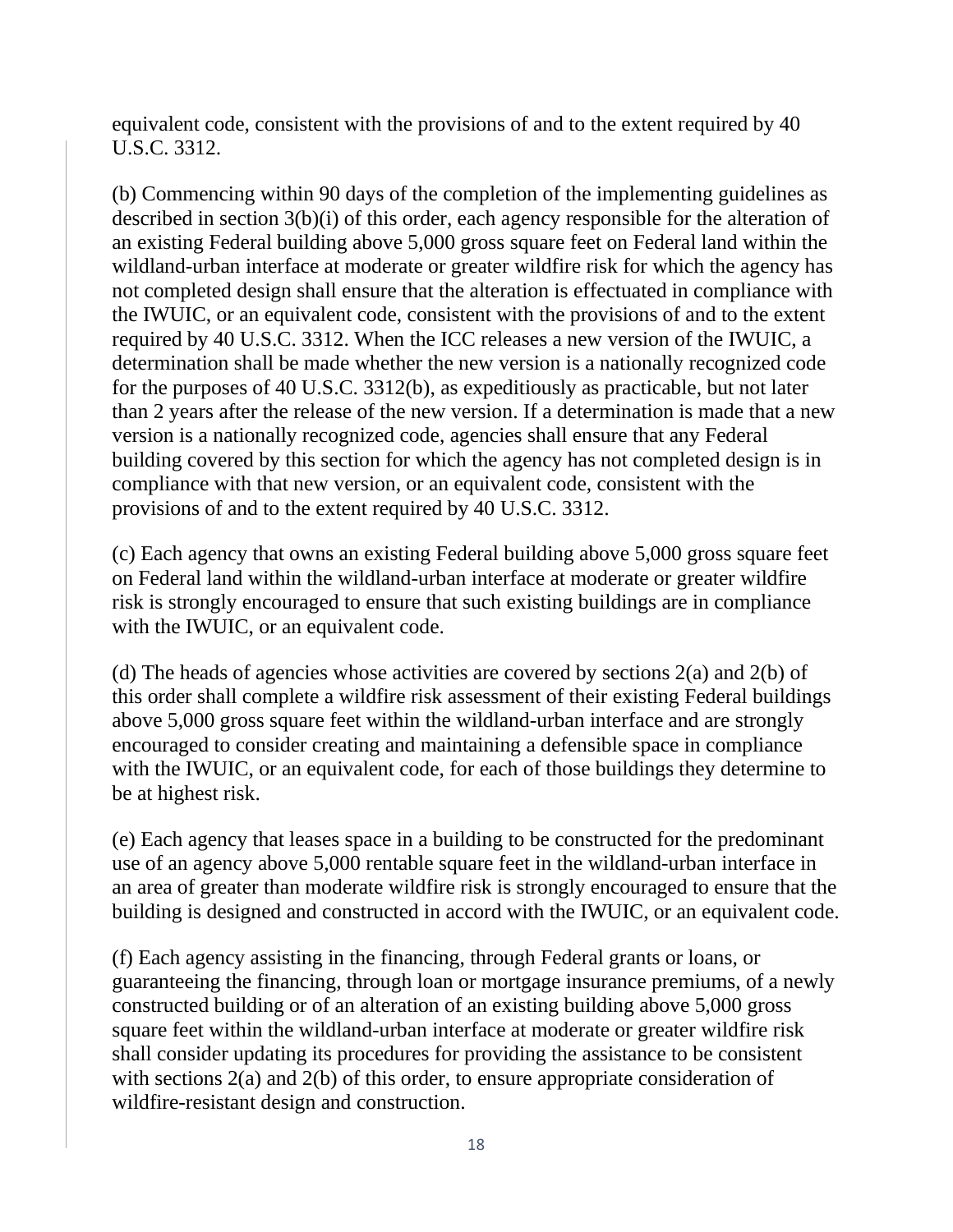(g) To the extent permitted by law, the heads of all agencies may:

(i) require higher performance levels than exist in the codes described in section 2(a) of this order;

(ii) apply the requirements within section  $2(a)$  of this order to new buildings less than 5,000 gross square feet on Federal land within the wildland-urban interface at moderate or greater wildfire risk; and

(iii) apply the requirements within section 2(b) of this order to existing buildings less than 5,000 gross square feet on Federal land within the wildland-urban interface at moderate or greater wildfire risk.

(h) When calculating whether a building is at moderate or greater wildfire risk, agencies should act in accordance with the methods described in the 2015 edition of the IWUIC, or any subsequent version that is determined to be a nationally recognized code for the purposes of 40 U.S.C. 3312(b), or an equivalent code, or in accordance with an equivalent method.

(i) Each building constructed or altered in accordance with section  $2(a)$  or (b) of this order shall comply with the IWUIC, or an equivalent code, only to the maximum extent feasible as determined by the head of an agency.

*Sec. 3*. *Agency Responsibilities*. (a) The heads of all agencies that own Federal buildings above 5,000 gross square feet on Federal land within the wildland-urban interface at moderate or greater wildfire risk shall determine the appropriate process within their respective agencies to ensure compliance with this order.

(b) The Mitigation Framework Leadership Group (MitFLG) shall: (i) create implementing guidelines to advise and assist agency compliance with the code requirements within 240 days of the date of this order;

(ii) provide assistance to the agencies in interpreting the implementing guidelines.

(c) When determining whether buildings are located within the wildland-urban interface, agencies shall use the U.S. Department of Agriculture Forest Service's, "The 2010 Wildland-Urban Interface of the Conterminous United States," or an equivalent tool. The Secretary of Agriculture shall provide assistance to the agencies in determining whether buildings are located within the wildland-urban interface.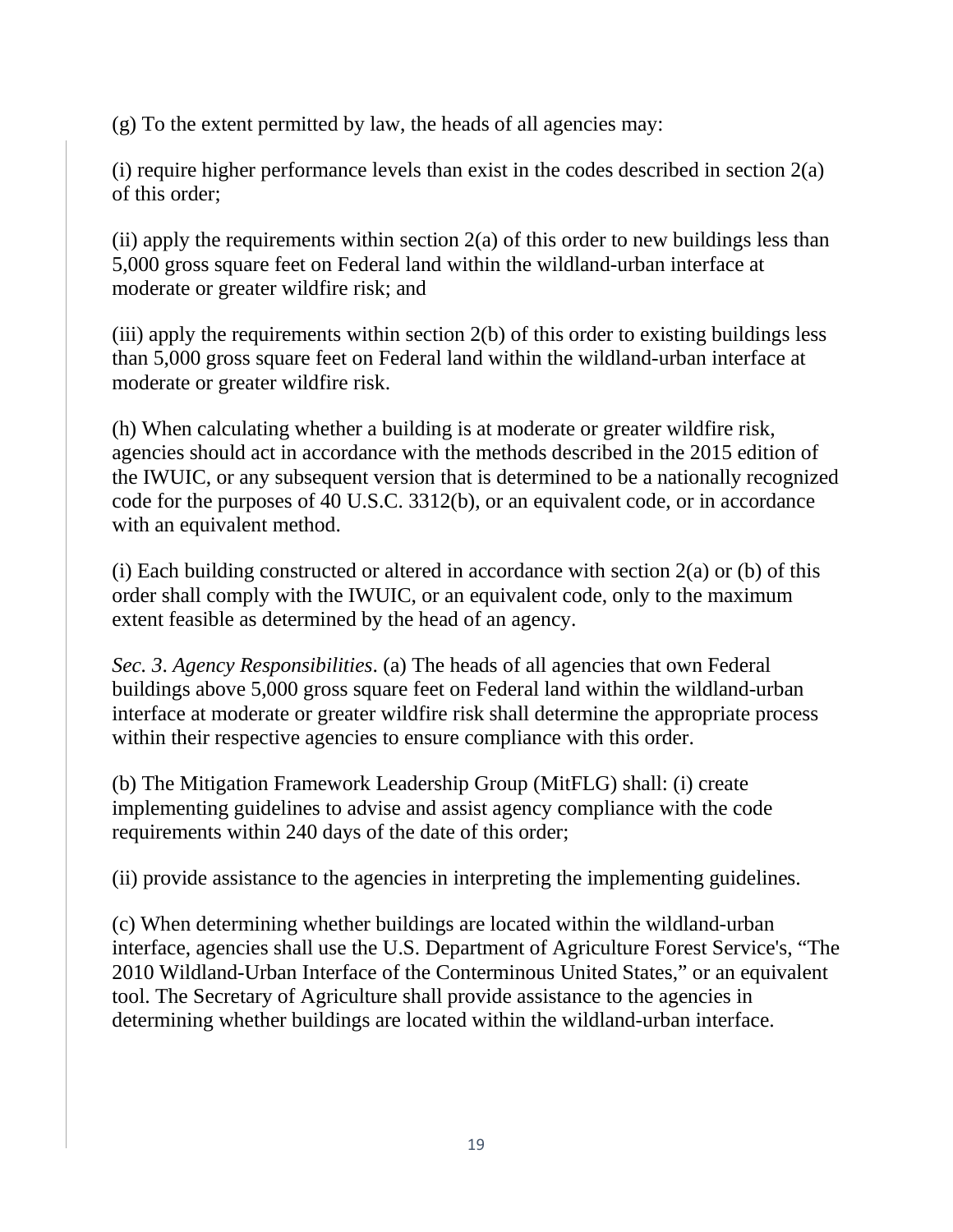(d) The heads of agencies whose activities are covered by sections 2(a) and 2(b) of this order shall submit a report once every 2 years to the Chair of the MitFLG on their progress in implementing the order, commencing 2 years from the date of this order.

*Sec. 4*. *Definition*. As used in this order, "building" means a constructed asset that is enclosed with walls and a roof that provides space for agencies to perform activities or store materials as well as provides spaces for people to live or work.

*Sec. 5*. *General Provisions*. (a) Nothing in this order shall be construed to impair or otherwise affect:

(i) the authority granted by law to an executive department, agency, or the head thereof; or

(ii) the functions of the Director of the Office of Management and Budget relating to budgetary, administrative, or legislative proposals.

(b) This order shall be implemented consistent with applicable law, including the National Historic Preservation Act of 1966, and subject to the availability of appropriations.

(c) This order applies only to buildings within the United States and its territories and possessions.

(d) This order is not intended to, and does not, create any right or benefit, substantive or procedural, enforceable at law or in equity by any party against the United States, its departments, agencies, or entities, its officers, employees, or agents, or any other person.

## BARACK OBAMA

The White House,

May 18, 2016.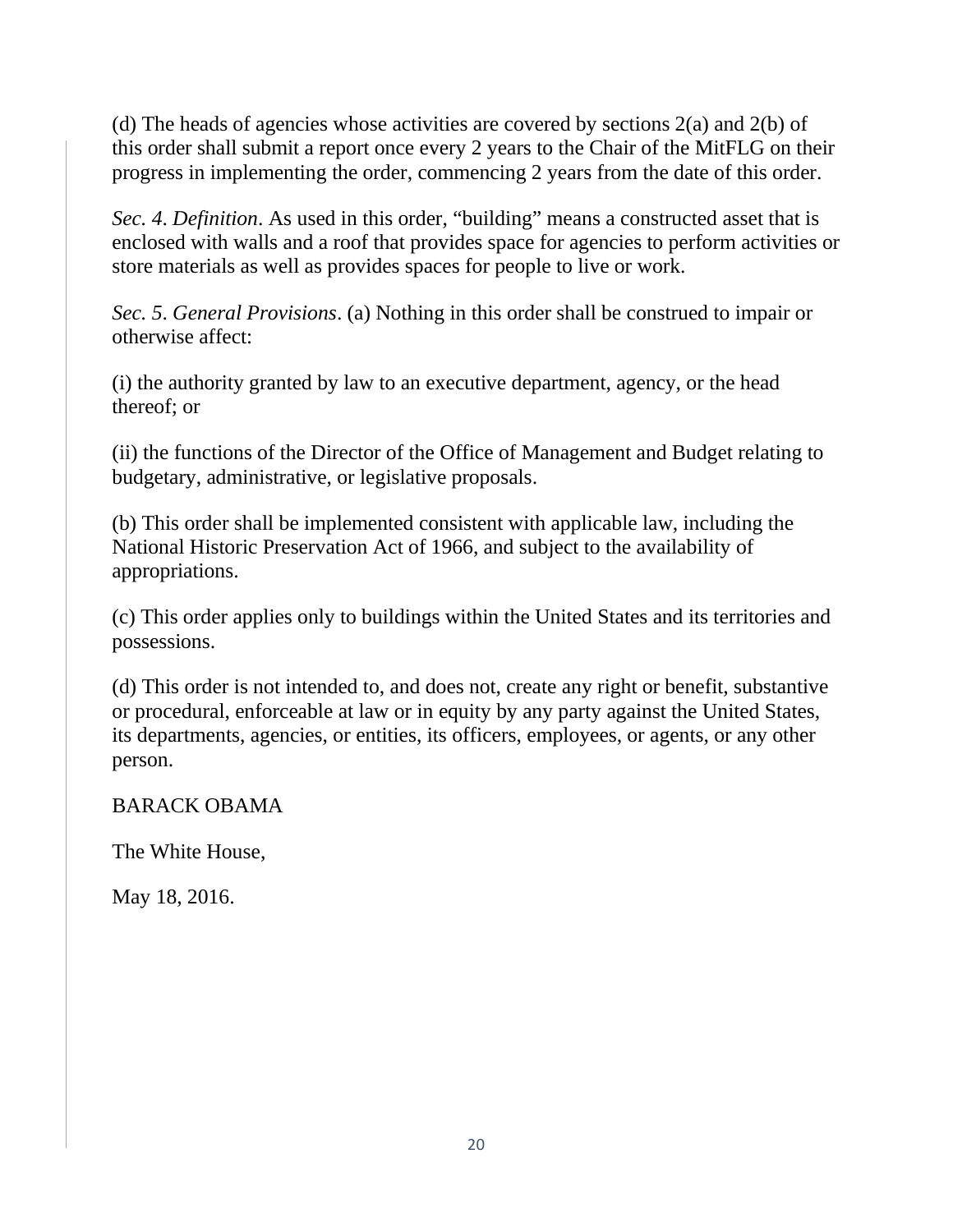## **Appendix B:** IWUIC Comparison Table

<span id="page-22-0"></span>A general summary of the compliance of various structures to the 2015 IWUIC is provided below. §101.2 – Scope: "The provisions of this code shall apply to the construction, alteration, movement, repair, maintenance and use of any building, structure or premises within the wildland-urban interface areas".

Table B-1. Requirements for Existing and New Buildings

| Requirement                                                       | <b>Existing</b>                       | <b>New</b>                    | Specific Requirement and / or Comments                                                                                                                                                                                                                                                                                                                                                                                                                                                                                                                                                                |  |  |  |  |  |
|-------------------------------------------------------------------|---------------------------------------|-------------------------------|-------------------------------------------------------------------------------------------------------------------------------------------------------------------------------------------------------------------------------------------------------------------------------------------------------------------------------------------------------------------------------------------------------------------------------------------------------------------------------------------------------------------------------------------------------------------------------------------------------|--|--|--|--|--|
| (IWUIC Code Section)                                              | <b>Structure</b><br>/Building         | <b>Structure</b><br>/Building |                                                                                                                                                                                                                                                                                                                                                                                                                                                                                                                                                                                                       |  |  |  |  |  |
| <b>Chapter 1 Scope and Administration</b>                         |                                       |                               |                                                                                                                                                                                                                                                                                                                                                                                                                                                                                                                                                                                                       |  |  |  |  |  |
| <b>Additions or</b><br>Alterations (§101.5)                       | ✓                                     |                               | Additions or alternations are allowed to existing buildings without<br>requiring the entire building to comply with the entire code, provided<br>the addition or alteration complies with the requirements for a new<br>building or structure.                                                                                                                                                                                                                                                                                                                                                        |  |  |  |  |  |
| <b>Practical Difficulties</b><br>(§105.1)                         | $\checkmark$                          | ✓                             | Allows an agency to grant modifications for individual cases where<br>application of the code is impractical.                                                                                                                                                                                                                                                                                                                                                                                                                                                                                         |  |  |  |  |  |
| <b>Alternative materials</b><br>or Methods (§105.3)               | $\checkmark$                          | ✓                             | Allows an agency to use alternate materials or methods to achieve a<br>result as long as it complies with the intent of the code.                                                                                                                                                                                                                                                                                                                                                                                                                                                                     |  |  |  |  |  |
| Chapter 4 Wildland-Urban Interface Area Requirements              |                                       |                               |                                                                                                                                                                                                                                                                                                                                                                                                                                                                                                                                                                                                       |  |  |  |  |  |
| Driveways (§403.2)                                                |                                       | $\checkmark$                  | For fire apparatus access, driveway requirements are outlined and<br>dimensioned for driveways, turnarounds, turnouts and bridges.                                                                                                                                                                                                                                                                                                                                                                                                                                                                    |  |  |  |  |  |
| <b>Marking of Roads</b><br>(§403.4)                               | $\checkmark$                          |                               | Identify access roads via approved signs.                                                                                                                                                                                                                                                                                                                                                                                                                                                                                                                                                             |  |  |  |  |  |
| <b>Marking of Fire</b><br><b>Protection Equipment</b><br>(§403.5) | ✓                                     | ✓                             | Identify and mark fire protection equipment and fire hydrants.                                                                                                                                                                                                                                                                                                                                                                                                                                                                                                                                        |  |  |  |  |  |
| <b>Address Markers</b><br>(§403.6)                                | $\checkmark$                          | $\checkmark$                  | Building shall have a permanently posted address.                                                                                                                                                                                                                                                                                                                                                                                                                                                                                                                                                     |  |  |  |  |  |
| Water Supply (§404)                                               |                                       | $\checkmark$                  | Approved water source shall have adequate water supply. Water<br>source locations not more than 1,000 feet from building. Approved<br>draft sites shall be provided at natural water sources. Hydrants shall<br>be designed and constructed in accordance with nationally<br>recognized standards. Adequate water supply required. Access to<br>water supply shall be unobstructed and approved by fire department<br>rated Class 9 or better. Shall be subject to periodic tests and be<br>reliable. Defensible space required around water supply pumps and<br>pump houses. Standby power provided. |  |  |  |  |  |
|                                                                   | <b>Chapter 5 Fire Hazard Severity</b> |                               |                                                                                                                                                                                                                                                                                                                                                                                                                                                                                                                                                                                                       |  |  |  |  |  |
| <b>Fire Hazard Severity</b><br>(§502)                             | Partial<br>Check                      | ✓                             | Establish fire hazard severity of building sites using critical fire<br>weather frequency and fuel model. Includes modifications to existing<br>buildings.                                                                                                                                                                                                                                                                                                                                                                                                                                            |  |  |  |  |  |
| Ignition-Resistant<br><b>Construction</b><br>(Table 503.1)        | Partial<br>Check                      | $\checkmark$                  | New buildings shall meet these construction requirements. Ignition<br>resistant building materials (includes modifications to existing<br>buildings).                                                                                                                                                                                                                                                                                                                                                                                                                                                 |  |  |  |  |  |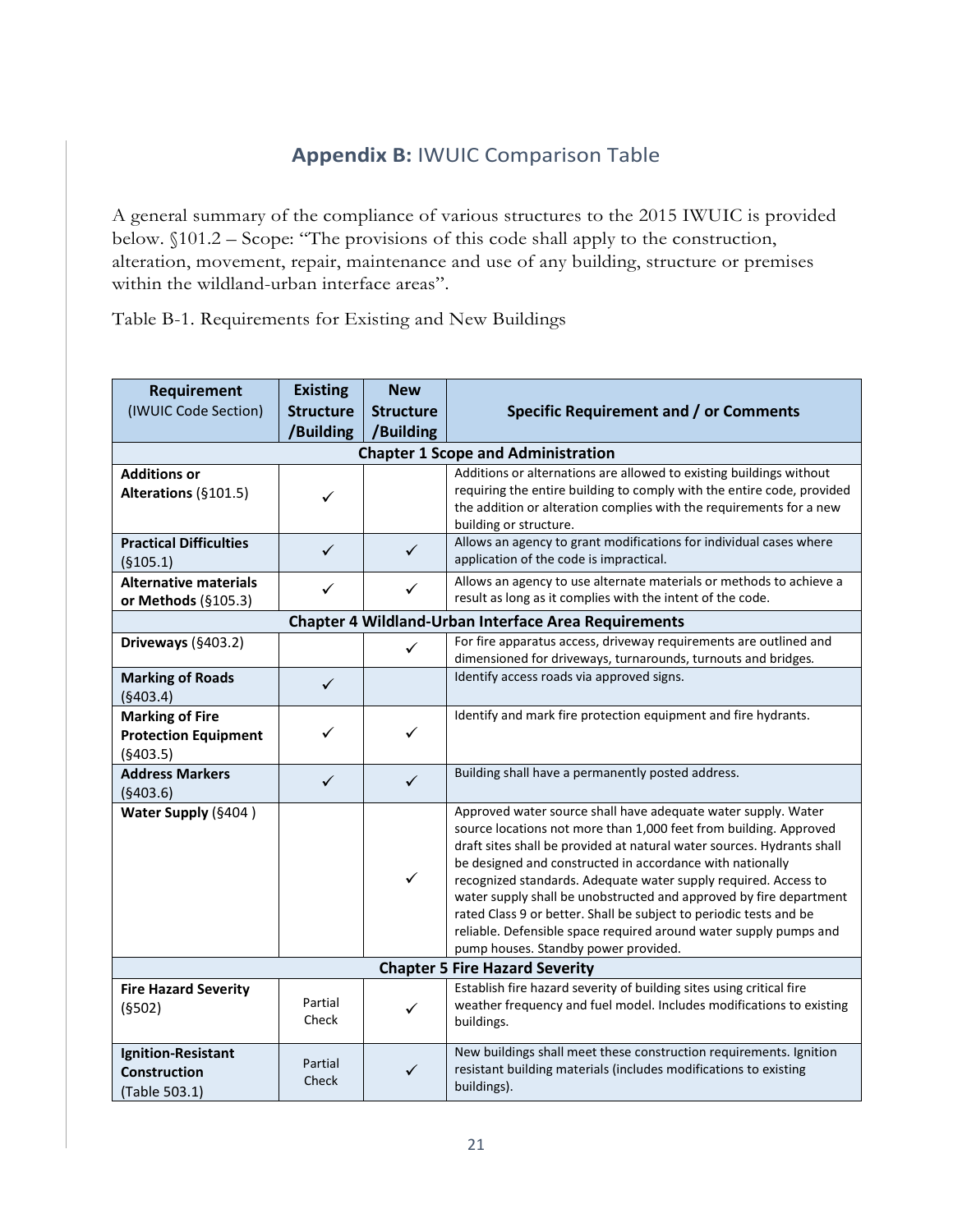| Requirement<br>(IWUIC Code Section)                                     | <b>Existing</b><br><b>Structure</b><br>/Building | <b>New</b><br><b>Structure</b><br>/Building | Specific Requirement and / or Comments                                                                                                                                                                                                                          |  |  |  |  |  |
|-------------------------------------------------------------------------|--------------------------------------------------|---------------------------------------------|-----------------------------------------------------------------------------------------------------------------------------------------------------------------------------------------------------------------------------------------------------------------|--|--|--|--|--|
| Class 1 Ignition-<br>resistant construction<br>$(§504.2 - 504.11)$      |                                                  | ✓                                           | Discusses roof coverings, protection of eaves, gutters and<br>downspouts, exterior walls, underfloor enclosures, appendages and<br>projections, exterior glazing, exterior doors, vents, detached<br>accessory structures.                                      |  |  |  |  |  |
| <b>Class 2 Ignition-</b><br>resistant construction<br>(§505)            |                                                  | $\checkmark$                                | Discusses roof coverings, protection of eaves, gutters and<br>downspouts, exterior walls, underfloor enclosures, appendages and<br>projections, exterior glazing, exterior doors, vents, detached<br>accessory structures.                                      |  |  |  |  |  |
| Class 3 Ignition-<br>resistant construction<br>(§506)                   |                                                  | ✓                                           | Roof coverings, underfloor enclosures, gutters and downspouts.                                                                                                                                                                                                  |  |  |  |  |  |
| Roof covering repair<br>(§507)                                          | $\checkmark$                                     |                                             | Roof coverings that are replaced or have 25% or more replaced in a<br>12-month period shall be replaced with a roof covering required for<br>new construction based on the type of ignition-resistant construction<br>specified in accordance with Section 503. |  |  |  |  |  |
| <b>Chapter 6 Fire Protection Requirements</b>                           |                                                  |                                             |                                                                                                                                                                                                                                                                 |  |  |  |  |  |
| <b>Approved automatic</b><br>sprinkler system<br>(§602)                 | Partial<br>check for<br>additions                | ✓                                           | Only for Class 1 ignition-resistant construction. For a new buildings<br>shall install approved automatic sprinklers to meet requirements of<br>Class 1 Ignition-resistant construction.                                                                        |  |  |  |  |  |
| <b>Defensible Space</b><br>(§603)                                       |                                                  | ✓                                           | Modify the fuel load in areas adjacent to structures to create a<br>defensible space.                                                                                                                                                                           |  |  |  |  |  |
| <b>Maintenance of</b><br><b>Defensible Space</b><br>(§604)              | ✓                                                | $\checkmark$                                | Areas adjacent to structures will be kept clear of nonfire-resistive<br>vegetation or growth.                                                                                                                                                                   |  |  |  |  |  |
| Spark Arresters (§605)                                                  | ✓                                                | $\checkmark$                                | Chimneys shall be provided with spark arresters                                                                                                                                                                                                                 |  |  |  |  |  |
| <b>Liquefied petroleum</b><br>gas installations (§606)                  | ✓                                                | $\checkmark$                                | Storage of LPG shall be within the defensible space in accordance<br>with International Fire code.                                                                                                                                                              |  |  |  |  |  |
| <b>Storage of firewood</b><br>and other combustible<br>materials (§607) |                                                  | ✓                                           | Shall not be stored in unenclosed spaces, beneath buildings, on<br>decks, under eaves, projections, and/or overhangs.                                                                                                                                           |  |  |  |  |  |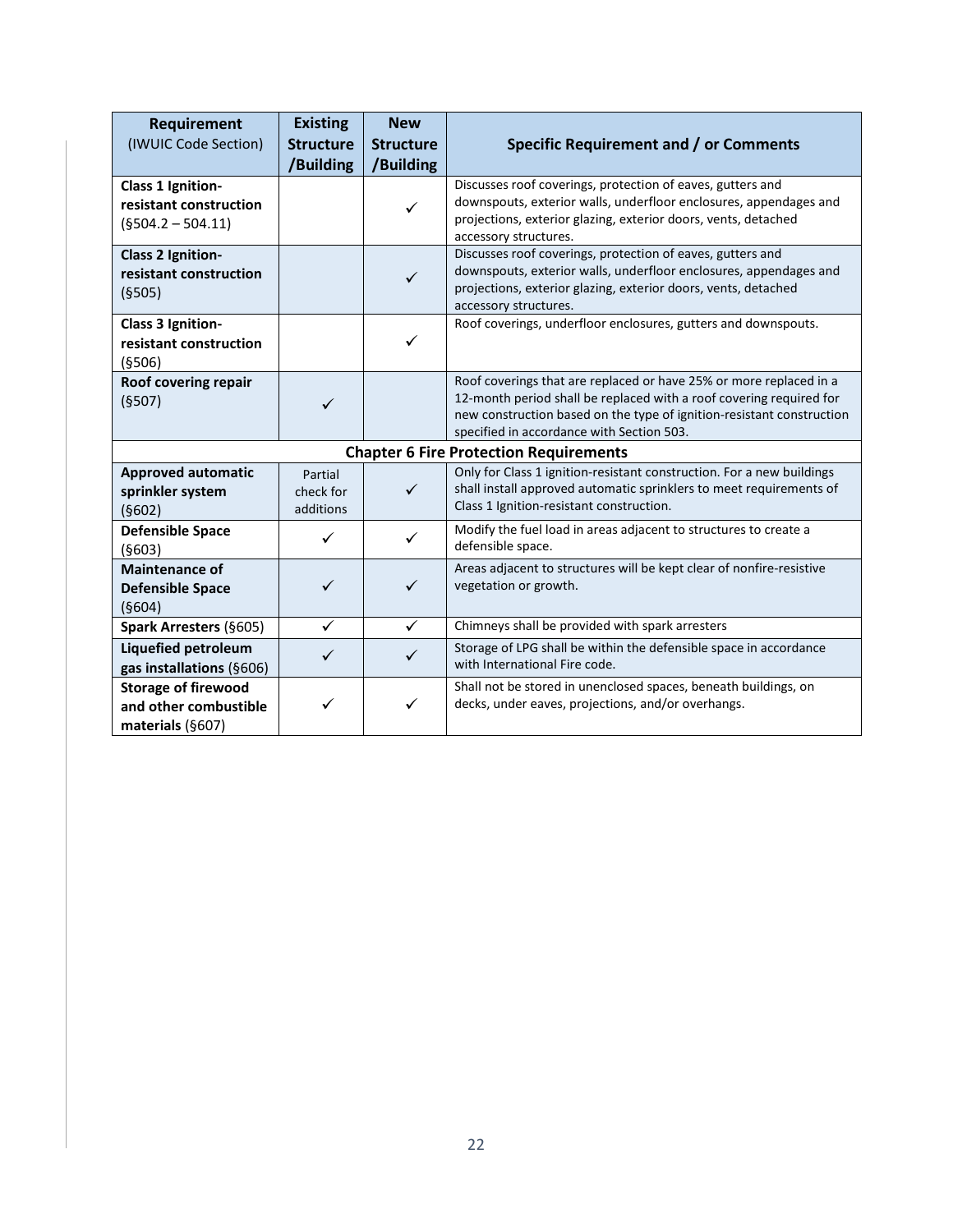## <span id="page-24-0"></span>**Appendix C:** Tools and Methods to Assess Wildfire Hazard Risk

The EO details how the WUI is determined for this EO, but it does not speak to the determination of the wildfire hazard potential for those buildings. In an attempt to offer resources for assessing the wildfire hazard potential we offer the following tools:

- **The Wildfire Hazard Potential (WHP) map**
- **Fire Hazard Severity Table 502.1 (IWUIC)**
- **Fire Hazard Severity Form**
- **The U.S. Fire Administration's WUI Toolkit**

Additional assistance in estimating wildfire hazard risk can be accessed through local offices of the Federal agencies, such as Department of the Interior or United States Forest Service, or State Forestry Agencies (Appendix D).

#### **Wildfire Hazard Potential Map**

The wildfire hazard potential (WHP) map is a raster geospatial product produced by the USDA's U.S. Forest Service's Fire Modeling Institute that can help to inform evaluations of wildfire risk or prioritization of fuels management needs across very large landscapes (millions of acres). The specific objective with the WHP map is to depict the relative potential for wildfire that would be difficult for suppression resources to contain. With datasets as inputs, an index of WHP for all of the conterminous United States at a 270-meter resolution was produced. The WHP map is presented in two forms: 1) continuous integer values, and 2) five WHP classes of very low, low, moderate, high, and very high.

On its own, WHP is not an explicit map of wildfire threat or risk, but when paired with spatial data depicting highly valued resources and assets such as communities, structures, or powerlines, it can approximate relative wildfire risk to those resources and assets. WHP is also not a forecast or wildfire outlook for any particular season, as it does not include any information on current or forecasted weather or fuel moisture conditions. It is instead intended for long-term strategic planning and fuels management. The WHP is located at [http://firelab.org/project/wildfire-hazard-potential.](http://firelab.org/project/wildfire-hazard-potential)

According to the USFS, the data is not an explicit map of wildfire threat or risk; nor is it a forecast or outlook model for any particular season. When paired with spatial data depicting resources and assets such as communities, structures, or power lines, it can approximate relative wildfire risk to those resources and assets. It is instead intended for long-term strategic planning and fuels management

#### **Fire Hazard Severity Table 502.1 (IWUIC)**

The IWUIC provides guidance on defining or calculating the fire hazard severity of buildings sites and buildings. Chapter 5, Special Building Construction Regulations, Section 502 (IWUIC 2015) incorporates fuels, slope, and critical fire weather frequency (Table 502.1) to provide an assessment of fire hazard severity. When used to estimate fire hazard severity, Table 502.1 may be used in place of the Fire Hazard Severity Form.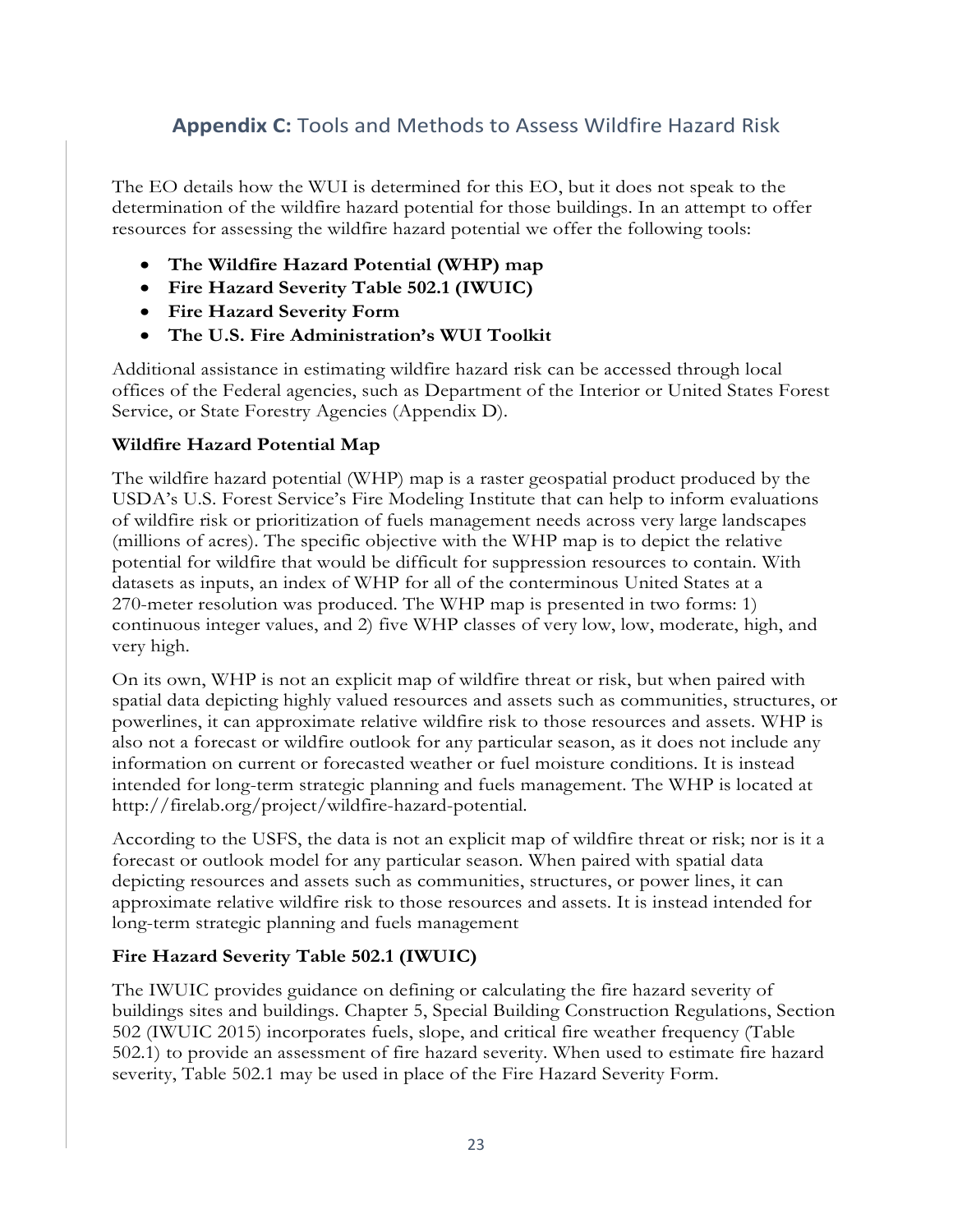#### **TARLE 502.4 FIRE HAZARD SEVERITY**

|                                | <b>CRITICAL FIRE WEATHER FREQUENCY</b> |       |           |              |       |           |           |       |           |  |
|--------------------------------|----------------------------------------|-------|-----------|--------------|-------|-----------|-----------|-------|-----------|--|
|                                | $\leq 1$ Day"                          |       |           | 2 to 7 days" |       |           | ≥8 days"  |       |           |  |
|                                | Slope (%)                              |       |           | Slope (%)    |       |           | Slope (%) |       |           |  |
| <b>FUEL MODEL</b> <sup>b</sup> | $\leq 40$                              | 41-60 | $\geq 61$ | $\leq 40$    | 41-60 | $\geq 61$ | $\leq 40$ | 41-60 | $\geq 61$ |  |
| Light fuel                     | М                                      | М     | Μ         | Μ            | Μ     | Μ         | Μ         | М     | н         |  |
| Medium fuel                    | M                                      | м     | н         | н            | н     | н         |           |       |           |  |
| Heavy fuel                     | н                                      | н     | н         | н            |       |           |           |       |           |  |

 $H = High hazard;$ 

 $M =$ Moderate hazard

a.Days per annum.

b. Where required by the code official, fuel classification shall be based on the historical fuel type for the area.

#### **Fire Hazard Severity Form**

Fire Hazard Severity Form is a checklist provided in Appendix C of the 2015 IWUIC. When utilized, this form is used in place of Table 502.1 to determine fire hazard severity. Checklist elements are assigned between 1 and 20 points depending on different attributes of a structure. Cumulative point totals of 40-59 points result in a Moderate Hazard, 60-74 points indicate a High Hazard, and accumulated points higher than 75 denote an Extreme Hazard. A read-only version of the 2015 International Wildland Urban Interface Code- (IWUIC) can be accessed at [http://codes.iccsafe.org/app/book/toc/2015/I-](http://codes.iccsafe.org/app/book/toc/2015/I-Codes/2015%20IWUIC%20HTML/index.html)[Codes/2015%20IWUIC%20HTML/index.html.](http://codes.iccsafe.org/app/book/toc/2015/I-Codes/2015%20IWUIC%20HTML/index.html) 

#### **Wildland Urban Interface Toolkit**

A number of WUI fire related resources can be accessed on the WUI Toolkit website maintained by the U.S. Fire Administration. Resources include outreach programs including Firewise, Ready, Set, Go!, and other general awareness and outreach information. The site also provides the Fire Adapted Communities Self-Assessment Tool, resources on Fire Adapted Communities and Fire Safe Councils, Codes & Standards including IWUIC and National Fire, and the Insurance Institute for Business and Home Safety Assessment Checklist. The U.S. Fire Administration WUI Toolkit resources can be accessed at [https://www.usfa.fema.gov/wui\\_toolkit/](https://www.usfa.fema.gov/wui_toolkit/)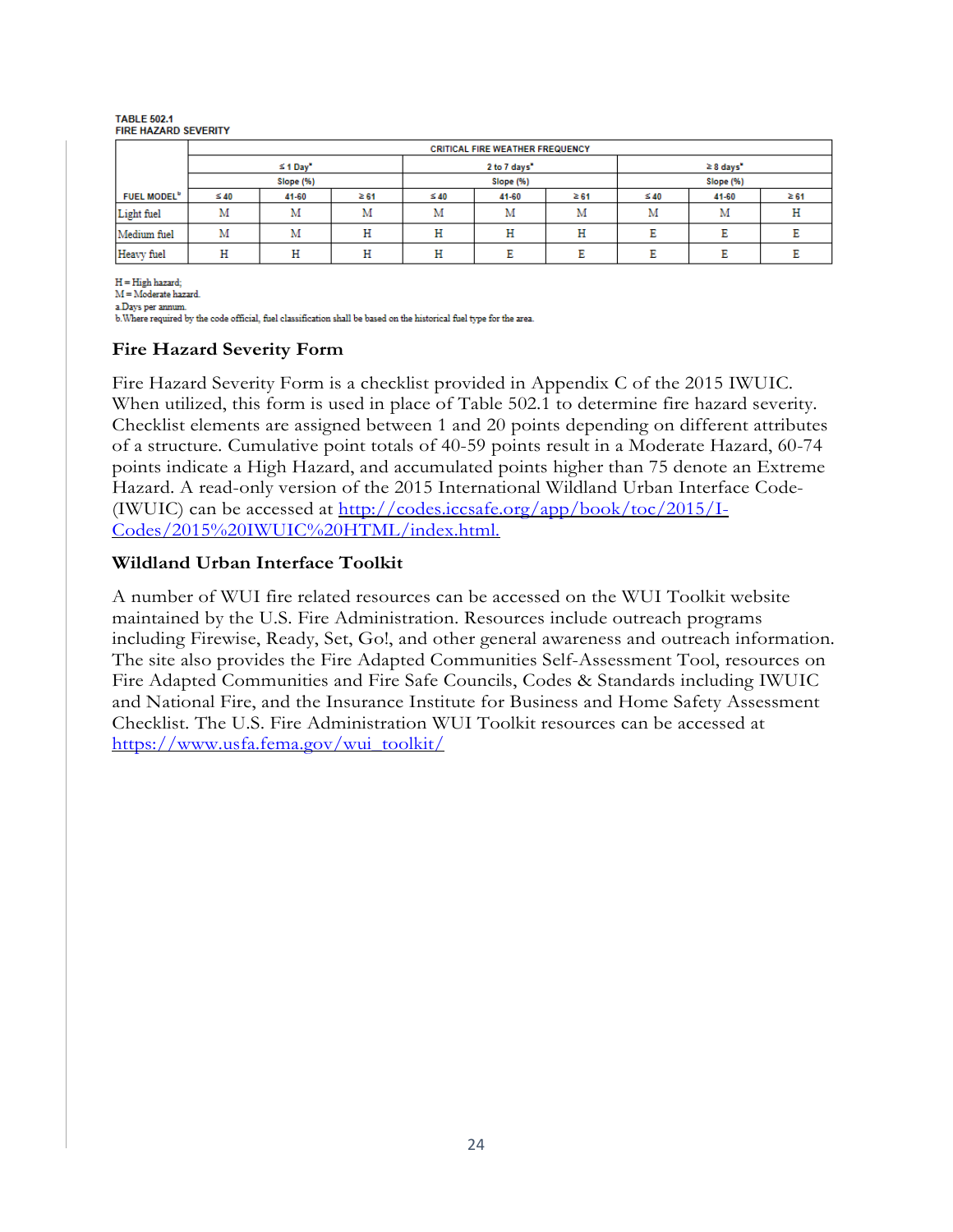## **Appendix D:** Contacts

<span id="page-26-0"></span>Additional information can be obtained from the following groups or agencies:

#### **Department of the Interior:**

• Office of the Secretary, Office of Wildland Fire<https://www.doi.gov/wildlandfire>

### **USDA, Forest Service:**

• Fire and Aviation Management<http://www.fs.fed.us/fire/>

**Mitigation Framework Leadership Group:** https://www.fema.gov/national-mitigationframework

**National Interagency Fire Center:** <https://www.nifc.gov/index.html>

### **State Forestry Agencies:**

- Alabama Forestry Commission: [www.forestry.state.al.us](http://www.forestry.state.al.us/)
- Alaska Division of Forestry: [www.forestry.alaska.gov](http://www.forestry.alaska.gov/)
- Arizona Department of Forestry and Fire Management: [www.azsf.az.gov](http://www.azsf.az.gov/)
- Arkansas Forestry Commission: [www.forestry.arkansas.gov](http://www.forestry.arkansas.gov/)
- California Department of Forestry and Fire Protection (CAL FIRE): [www.fire.ca.gov](http://www.fire.ca.gov/)
- Colorado State Forest Service: [www.csfs.colostate.edu](http://www.csfs.colostate.edu/)
- Connecticut Division of Forestry: [www.ct.gov/deep](http://www.ct.gov/deep)
- Delaware Forest Service: [www.dda.delaware.gov/forestry](http://www.dda.delaware.gov/forestry)
- Florida Forest Service: [www.freshfromflorida.com/Divisions-Offices/Florida-](http://www.freshfromflorida.com/Divisions-Offices/Florida-Forest-Service)[Forest-Service](http://www.freshfromflorida.com/Divisions-Offices/Florida-Forest-Service)
- Georgia Forestry Commission: [www.gfc.state.ga.us](http://www.gfc.state.ga.us/)
- Hawaii Division of Forestry and Wildlife: [www.dlnr.hawaii.gov/dofaw](http://www.dlnr.hawaii.gov/dofaw)
- Idaho Department of Lands: [www.idl.idaho.gov](http://www.idl.idaho.gov/)
- Illinois Department of Natural Resources, Division of Forest Resources: <http://www.dnr.illinois.gov/conservation/Forestry/Pages/default.aspx>
- Indiana Department of Natural Resources, Division of Forestry: [www.in.gov/dnr/forestry](http://www.in.gov/dnr/forestry)
- Iowa Department of Natural Resources: [www.iowadnr.gov/Environment/Forestry](http://www.iowadnr.gov/Environment/Forestry)
- Kansas Forest Service: [www.kansasforests.org](http://www.kansasforests.org/)
- Kentucky Division of Forestry: [www.forestry.ky.gov](http://www.forestry.ky.gov/)
- Louisiana Office of Forestry:<http://www.ldaf.state.la.us/forestry/>
- Maine Forest Service: [www.maine.gov/dacf/forestry](http://www.maine.gov/dacf/forestry)
- Maryland Department of Natural Resources, Forest Service: [www.dnr.state.md.us/forests](http://www.dnr.state.md.us/forests)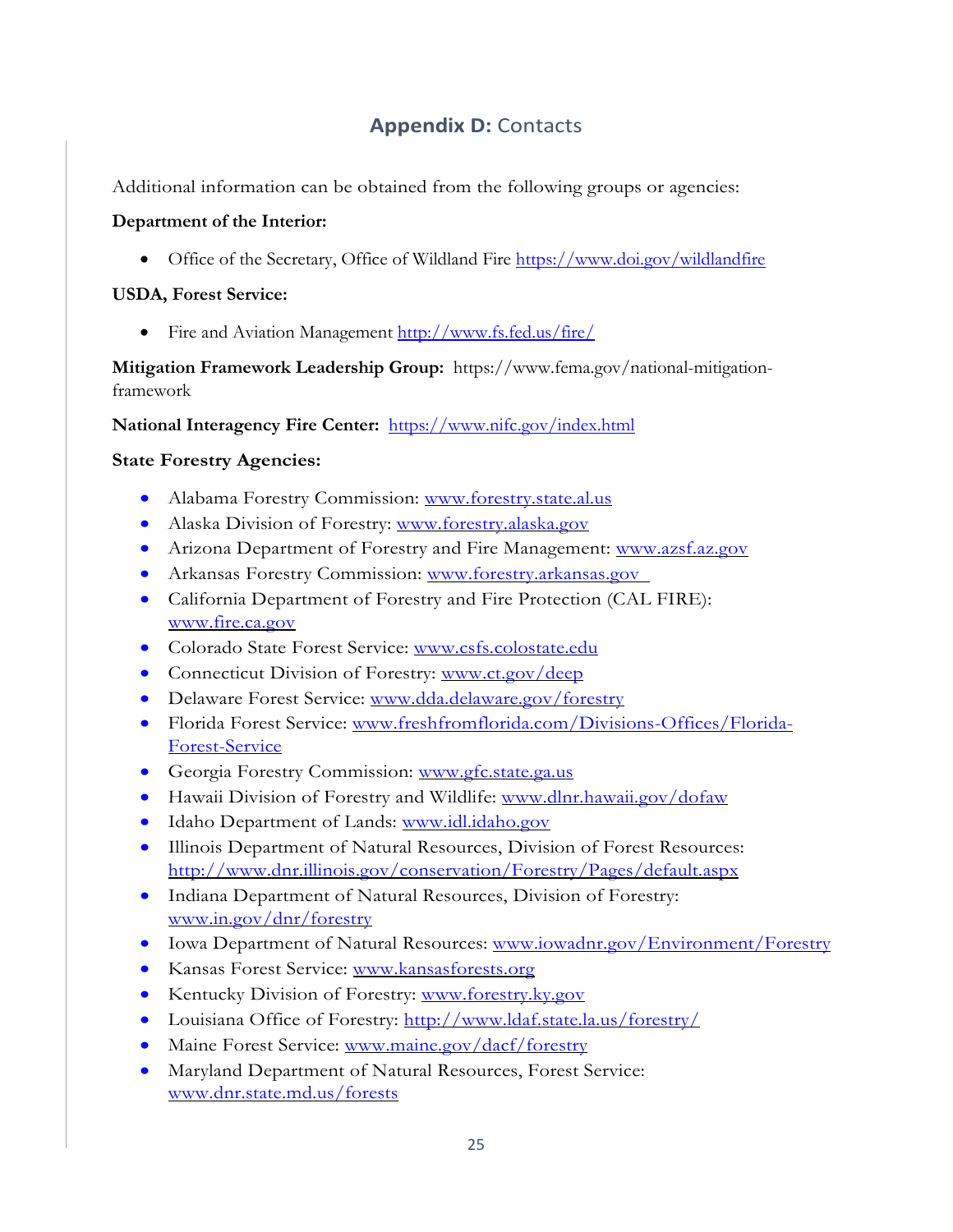- Massachusetts Department of Conservation and Recreation, Bureau of Forest Fire Control and Forestry: [www.mass.gov/eea/agencies/dcr](http://www.mass.gov/eea/agencies/dcr)
- Michigan Forest Management Division: [www.michigan.gov/forestry](http://www.michigan.gov/forestry)
- Minnesota Division of Forestry: [www.dnr.state.mn.us/forestry](http://www.dnr.state.mn.us/forestry)
- Mississippi Forestry Commission: [www.mfc.ms.gov](http://www.mfc.ms.gov/)
- Missouri Department of Conservation: www.mdc.mo.gov
- Montana Department of Natural Resources & Conservation Forestry Division: <http://dnrc.mt.gov/divisions/forestry>
- Nebraska Forest Service: [www.nfs.unl.edu](http://www.nfs.unl.edu/)
- Nevada Division of Forestry: [www.forestry.nv.gov](http://www.forestry.nv.gov/)
- New Hampshire Division of Forests and Lands: [www.nhdfl.org](http://www.nhdfl.org/)
- New Jersey State Forest Service: [www.forestry.nj.gov](http://www.forestry.nj.gov/)
- New Mexico State Forestry Division: [www.emnrd.state.nm.us/SFD](http://www.emnrd.state.nm.us/SFD)
- New York State Department of Environmental Conservation: [www.dec.ny.gov/lands/309.html](http://www.dec.ny.gov/lands/309.html)
- North Carolina Forest Service: [www.ncforestservice.gov](http://www.ncforestservice.gov/)
- North Dakota Forest Service: [www.ndsu.edu/ndfs](http://www.ndsu.edu/ndfs)
- Ohio Division of Natural Resources, Division of Forestry: [forestry.ohiodnr.gov](http://forestry.ohiodnr.gov/)
- Oklahoma Forestry Services: [www.forestry.ok.gov](http://www.forestry.ok.gov/)
- Oregon Department of Forestry: [www.oregon.gov/ODF](http://www.oregon.gov/ODF)
- Pennsylvania Bureau of Forestry: [www.dcnr.state.pa.us/forestry](http://www.dcnr.state.pa.us/forestry)
- Rhode Island Division of Forest Environment: <http://www.dem.ri.gov/programs/forestry/>
- South Carolina Forestry Commission: [www.state.sc.us/forest/](http://www.state.sc.us/forest/)
- South Dakota Department of Agriculture, Conservation & Forestry: <https://sdda.sd.gov/conservation-forestry>
- Tennessee Department of Agriculture, Division of Forestry: [www.tn.gov/agriculture/forestry](http://www.tn.gov/agriculture/forestry)
- Texas A&M Forest Service: [http://txforestservice.tamu.edu](http://txforestservice.tamu.edu/)
- Utah Department of Natural Resources, Division of Forestry, Fire, and State Lands: [www.ffsl.utah.gov](http://www.ffsl.utah.gov/)
- Vermont Department of Forests, Parks, and Recreation: [www.vtfpr.org](http://www.vtfpr.org/)
- Virginia Department of Forestry: [www.dof.virginia.gov](http://www.dof.virginia.gov/)
- Washington State Department of Natural Resources, Forestry Division: <http://www.dnr.wa.gov/page/forest-resources-0>
- West Virginia Division of Forestry: [www.wvforestry.com](http://www.wvforestry.com/)
- Wisconsin Department of Natural Resources, Division of Forestry: <http://dnr.wi.gov/topic/forestry.html>
- Wyoming State Forestry Division: [www.wsfd.wyo.gov](http://www.wsfd.wyo.gov/)